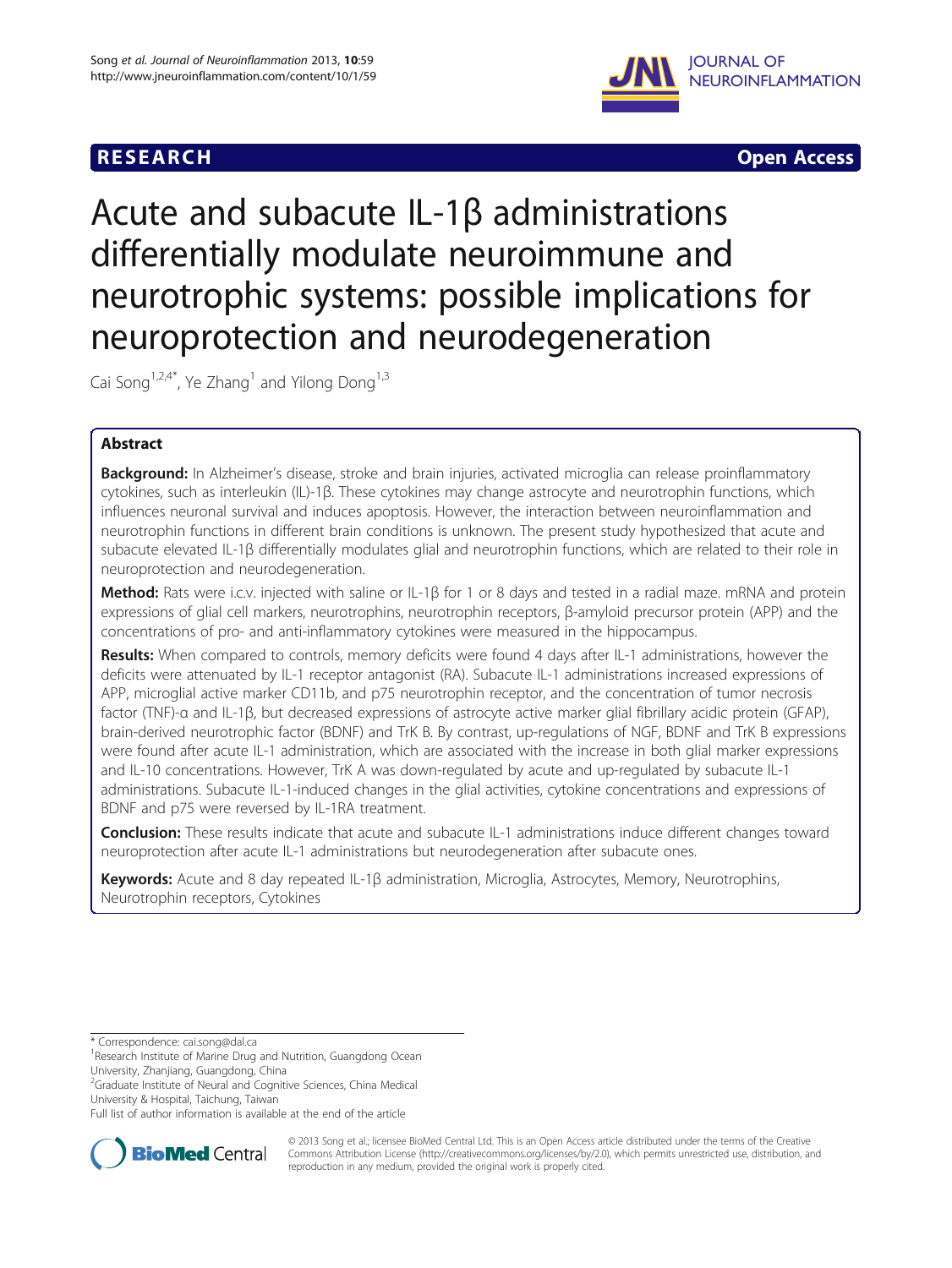#### Background

In the last two decades, many studies have found that neuroinflammation is causally related to the onset and progress of several neurodegenerative disorders, including Alzheimer's disease (AD). Increased microglial activity and pro-inflammatory cytokine releases may contribute to neuronal dysfunction and death in neurodegenerative diseases [\[1,2\]](#page-12-0). Among many inflammatory triggers and mediators, both experimental and clinical data have suggested IL-1β as the most potent pro-inflammatory cytokine in neurodegeneration. First, a genetic study has shown that the inheritance of a specific IL-1 gene polymorphism is associated with an earlier age of AD onset and increases the risk for AD development by as much as six-fold [\[3\]](#page-12-0). Second, IL-1β cultured with cortical neurons has been found to increase mRNA expressions and the concentration of amyloid precursor proteins (APP), neuropathological markers of AD [[3](#page-12-0),[4](#page-12-0)]. Third, our team has previously reported that subacute administration of IL-1β to rats can reduce acetylcholine (ACh) release and impair memory [[5\]](#page-12-0). Therefore, IL-1 administration to rodents has been popularly used as a model for studying the interaction between inflammation, brain functions, and memory deficits in neurodegenerative and psychiatric diseases [\[6,7](#page-12-0)].

However, neuroinflammation has two sides; it may be beneficial in promoting homeostasis and neuron survival, but can also result in tissue injury through the over-action of inflammatory mediators. Even though many studies have reported that increased IL-1 release contributes to neurodegeneration in both acute and chronic brain conditions, findings from acute ischemia, stroke and brain injuries show that the release of IL-1 and other proinflammatory cytokines, such as TNF-α, may protect neurons [[8-12\]](#page-12-0). However, many studies have demonstrated that blocking IL-1 or reducing inflammation could reduce neuron death and symptoms of disability as well as save patients' lives [\[13\]](#page-12-0). This conflict raises important questions: whether and how acute and subacute or chronic IL-1 releases differentially modulate central nervous system (CNS) functions, which may result in opposite effects during different brain conditions. To answer this question, the pro- and anti-inflammatory mechanisms and the neuroprotective system in the brain should be compared in acute and 8-day repeated IL-1-induced models.

It is well known that in different brain diseases, both activated microglia and astrocytes can produce proinflammatory, anti-inflammatory and neurotrophic factors. However, microglia may be more involved in the inflammatory response in neuropathological conditions, while astrocytes may have more supporting and maintaining functions, including releasing neurotrophins and anti-inflammatory cytokines. Neurotrophins and their receptors compose a major neuroprotective system in the brain because they stabilize and maintain homeostasis

(protection and repair), clean up neurotoxins, regulate neurotransmission and modulate neuronal regenesis and degenesis [\[14-17](#page-12-0)]. The most often studied neurotrophins related to neurodegeneration are nerve growth factor (NGF) and brain-derived neurotrophic factor (BDNF). The highest mRNA levels of these neurotrophins have been found in the hippocampus, which indicates their important roles in neuroendocrine and cognitive behavior [[18](#page-13-0)]. Indeed, our research group previously reported that the down-regulation of NGF mRNA expression is correlated with the reduction of ACh release after ILadministration for 8 days [\[5\]](#page-12-0).

BDNF also plays a crucial role in cognition, learning, and memory formation by modulating synaptic plasticity and is, therefore, a critical molecule in dementia and neurodegenerative diseases. Two types of neurotrophin receptors have already been found: tyrosine kinases (TrK A, B, C) and low-affinity NGF (p75) receptor [\[18](#page-13-0)]. The receptor for NGF is TrK A and the receptor for BNDF is TrK B, while both neurotrophins also combine with p75 receptors. The binding of neurotrophins to their TrK receptors causes signaling events, which promote neuron survival, whereas the activation of the p75 pathway may trigger apoptosis or enhance the selectivity of neurotrophin binding for specific TrKs [[19,20\]](#page-13-0). Hence, neurotrophins may activate different cellular mechanisms depending on which type of receptors they interact with.

Recently, increasing evidence has suggested that neuroinflammation may trigger neuroprotection or neurodegeneration through the neurotrophic system [[21\]](#page-13-0). Increased and decreased expressions or concentrations of neurotrophins have been reported in acute and chronic neurodegenerative diseases. For example, both IL-1 and NGF concentrations were markedly increased in the frontal cortex within 24 hours of traumatic brain injuries [[22\]](#page-13-0), and BDNF was found to be increased in acute spinal cord injury [\[23](#page-13-0)-[25](#page-13-0)]. In the brain of AD patients, increased or decreased NGF and BNDF mRNA or protein expressions have been reported [[18,26,27\]](#page-13-0). Furthermore, TrK A and TrK B receptors have been shown to be down-regulated in AD brains [\[18\]](#page-13-0). However, it is unclear whether and how acute and subacute glial activation and IL-1 released in response to these different conditions are related to changes in neurotrophin systems. The present study hypothesized that acute and 8-day repeated IL-1 administrations differentially modulate the activity of microglia and astrocytes, which may change the inflammatory and neurotrophin systems, thereby providing protective or degenerative effects on brain functions such as memory and Aβ deposition. To demonstrate this hypothesis, the present study evaluated 1) the effects of 1-day (acute) and 8-day (subacute) IL-1 administrations on hippocampus-dependent working memory in rats, and 2) the gene and protein expressions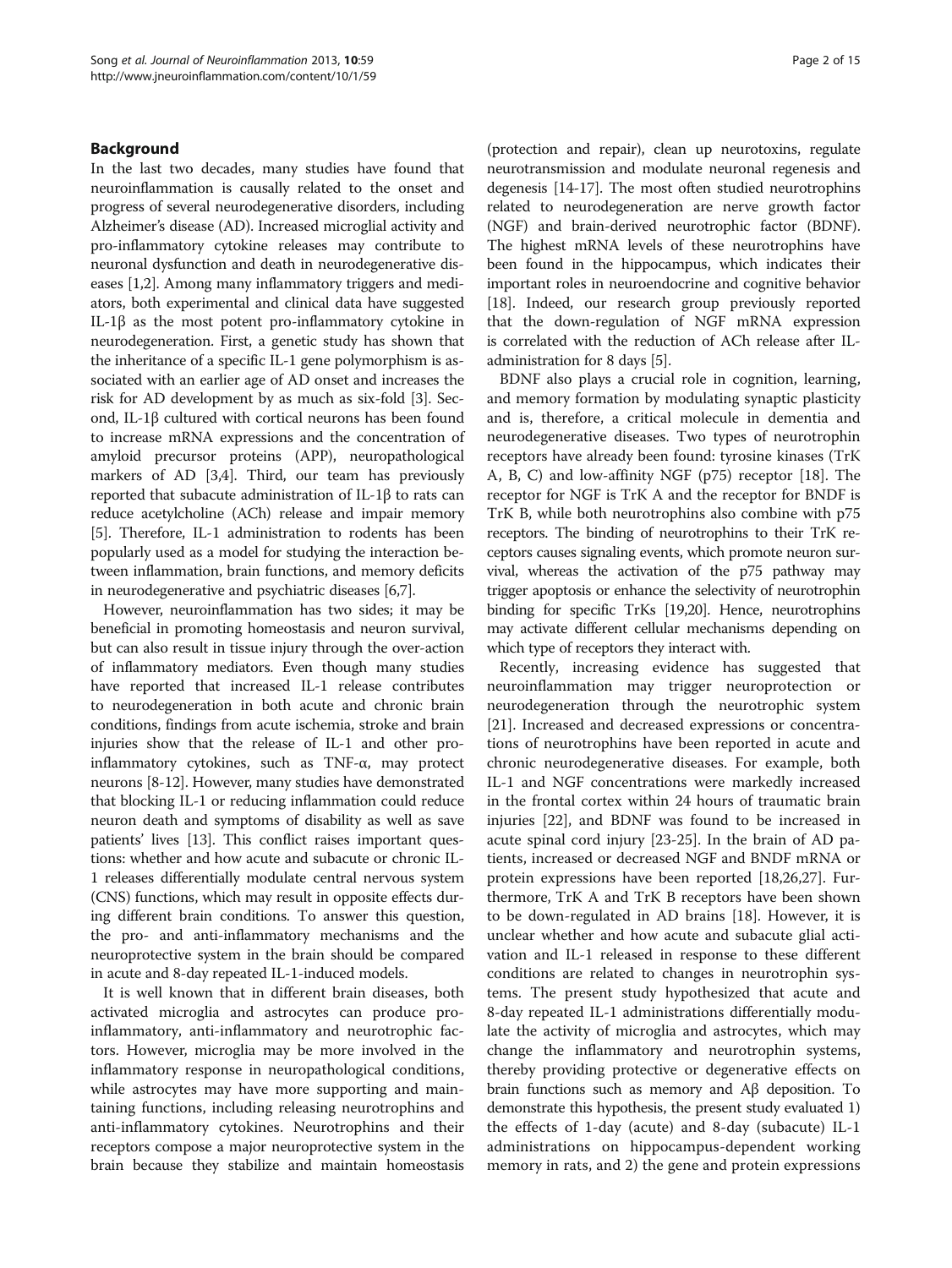of the microglial active marker CD11b and astrocyte marker glial fibrillary acidic protein (GFAP), APP, neurotrophins and receptors, and their relationship with pro- and anti-inflammatory cytokines in the hippocampus.

#### Materials and methods

#### Animals

Male Long-Evans rats (250 to 280 g, Charles River, Quebec, Canada) were housed in pairs and maintained under a 12-h light, 12-h dark cycle, room temperature at  $21 \pm 1^{\circ}$ C, with food and water available *ad libitum*. There were two independent experiments (EXP1 and EXP2). In EXP1, rats were divided into four groups of 10 as: 1) acute saline treatment (1 day); 2) acute IL-1 (1 day); 3) subacute saline (8 days) and 4) subacute IL-1 (8 days). In EXP2, rats were divided into two groups of 10 as: 1) subacute IL-1 (8 days) + saline, and 2) subacute IL-1 (8 days) + IL-1 receptor antagonist (RA). Since we previously showed that IL-1RA alone did not affect rat memory and NGF expression [[5\]](#page-12-0), we did not study the effects of IL-1RA in the control group. All procedures were reviewed and approved by the Institutional Animal Care and Use Committee in the University of Prince Edward Island, in accordance with the guidelines of the Canadian Council on Animal Care (06–004, 1001966). The experimental design for EXP1 is presented in Diagram 1. The experimental procedure for EXP2 was the same as the EXP1.

## Surgery

Following habituation for 1 week, animals were anesthetized with ketamine (100 mg/kg) and xylazine (20 mg/kg) and placed in stereotaxic apparatus. For intracerebroventricular (i.c.v.) injections, guide cannulae (24-gauge) were located stereotaxically over the right lateral ventricles (anterior/posterior=1 mm; medial/lateral=1.6 mm; 1 mm depth) as described in detail elsewhere [[28](#page-13-0)]. A dummy cannula was screwed into the guide cannula to maintain patency. The guide cannula protruding from a concentric custom-made Derelin pedestal was secured to the skull with three screws and dental cement. Tetracycline powder was used to treat the wound. Animals were allowed to recover for 10 days.

## Behavioral training and testing

Foraging tests were conducted on an eight-arm radial maze, consisting of an octagonal center platform (51 cm in diameter, arm-to-arm) connected to eight equally spaced arms (40  $\times$  13 cm). Ten days after the surgery, rats were food deprived to 90% of their free-feeding weight and the delayed spatial win-shift version of the radial maze task was adapted from Song et al. [[28](#page-13-0)]. Each trial consisted of a training phase and a memory test phase, separated by a delay (from 5 minutes to 50

minutes). Before the training phase, four arms were randomly baited with food pellets (Bioserv, French, NJ, USA). The other arms were blocked. In the training phase, each rat was allowed 5 minutes to retrieve the food from the four open arms. During the memory test phase, all arms were opened and rats were allowed to explore the maze until they had retrieved food located in the four arms that were blocked during training, or until 5 minutes had elapsed. An arm entry was defined as movement along the arm to the food cup. Errors were recorded as rat entries into unbaited arms. Criterion performance during the memory tests was defined as five or fewer arm entries to locate four food pellets. When criterion performance at a 50-minute delay was maintained for two consecutive days, saline or IL-1 was i.c.v. injected immediately after the training phase. Since our previous two studies demonstrated that saline or IL-1 administration before the training phase did not significantly impair animal learning [\[5](#page-12-0),[28](#page-13-0)], in the present study injections were only carried out after the training phase for comparing acute and subacute effects. At 45 minutes after the injection, animal error entries were scored at memory test phases. For the acute injection groups, animal behavior was tested only once after saline or IL-1 administration and animals were decapitated on day 2. Controls that received saline injection for 2 days were compared to the group treated with IL-1 for 2 days; the controls that received saline injection for 3 days were compared to the group treated with IL-1 for 3 days, and so on for 8 days.

#### I.c.v. injections of IL-1β and IL-1RA

Rat recombinant IL-1 and IL-1RA were obtained from R&D system Inc (Minneapolis, USA) and dissolved in sterile, pyrogen-free saline at doses of 15 ng/10 μL/rat for IL-1 and 100 ng/5  $\mu$ L/rat for IL-1RA [[5\]](#page-12-0). The dose for IL-1β was based on those used in our previous study (5, 10, and 50 ng) and on other studies (10 to 20 ng) [[29,30\]](#page-13-0). The method for IL-1 and IL-1RA injection was the same as previously described [[28](#page-13-0)]. In brief, rats were gently handled for 2 weeks before the first injection. On the injection day, 10 μL IL-1, IL-1+IL-1RA or saline was drawn into an internal needle that was connected to a micro-injector through a PE 50 polyethylene tube. IL-1, IL-1RA or saline was slowly infused into the brain over a period of 60 s. The injection needle was allowed to remain inside the guide cannula for 1 minute. Rats were returned to their home cages for a 45-minute period before behavioral tests [\[28\]](#page-13-0).

#### Determination of cannula locations

After decapitation, brains were rapidly removed and placed on an ice block. The location of the cannula and the injection site was confirmed in the coronal section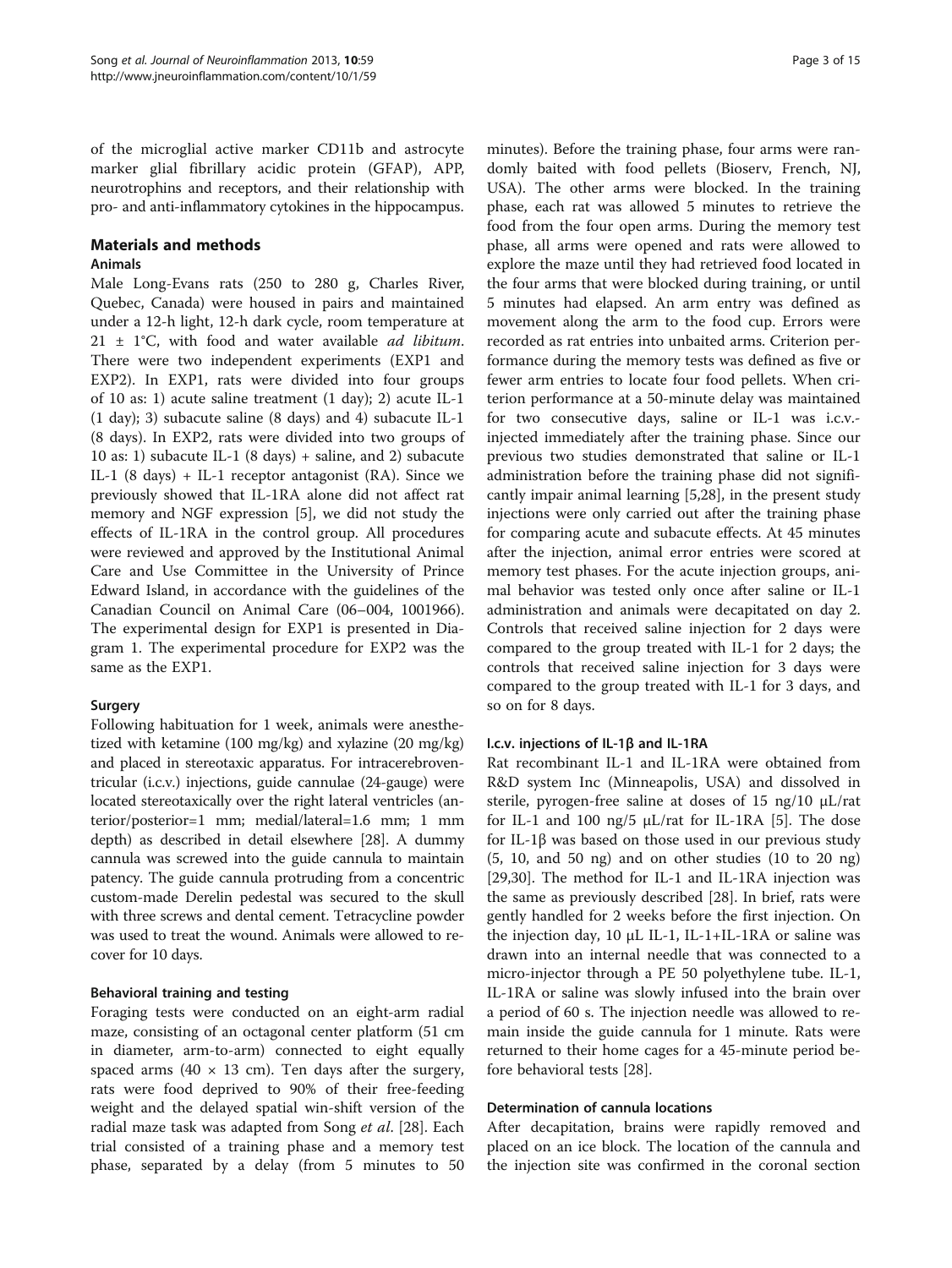of the brain under a microscope. The hippocampuses were dissected quickly on ice and then frozen in  $N_2$ . Animals with injection sites and probes outside of the lateral ventricular were excluded from the data.

#### Quantitative PCR

In EXP1, mRNA expressions of CD11b, GFAP, NGF, BDNF, TrK A, TrK B, p75 and APP were measured by quantitative PCR in the hippocampus. The primer sequences for these genes and the internal control, β-actin (Sigma, Canada), are listed in Table 1. The total RNA was purified from brain tissues using RNeasy Mini Kit (Qiagen). cDNA was synthesized from 2 μg total RNA using the Ominiscript RT kit (Qiagen). Primer sequences were purchased from Invitrogen (Carlsbad, CA, USA). The real-time PCR reaction solution contained a final volume of 15 μl QuantiTect SYBR Green PCR Mixture providing a 2.5 mM  $MgCl<sub>2</sub>$ , 1pM each of the primers and 0.5 μl cDNA templates. The real-time PCR was optimized to run with conditions of the initial activation at 95°C for 15 minutes, denaturation at 94°C for 15 s, annealing at 55°C for 20 s, and extension at 72°C for 15 s with a single fluorescence measurement and up to 40 cycles. The specificity of the primers was validated by agarose gel electrophoresis and real-time PCR to ascertain that no non-specific products formed prior to the sample analysis. The values were normalized against the internal control, β-actin, since we previously

|  |  |  |  | Table 1 Primer sequences of quantitative PCR |  |
|--|--|--|--|----------------------------------------------|--|
|--|--|--|--|----------------------------------------------|--|

| Rat genes    | <b>Primer sequences</b> |  |  |  |
|--------------|-------------------------|--|--|--|
| CD11b        | 5-CAAGGAGTGTGTTTGCGTGT  |  |  |  |
|              | 5-AGAAGGCTCGGACAACTGAG  |  |  |  |
| GEAP         | 5-CCAAGATGAAACCAACCT    |  |  |  |
|              | 5-CGCTGTGAGGTCTGGCTT    |  |  |  |
| $NGF-\beta1$ | 5-CAACAGGACTCACAGGAGCA  |  |  |  |
|              | 5-GICCGIGGCIGIGGICTIAT  |  |  |  |
| <b>BDNF</b>  | 5-CAAAAGGCCAACTGAAGC    |  |  |  |
|              | 5-CGCCAGCCAATTCTCTTT    |  |  |  |
| TrK A        | 5-GGCTTATGCTTGCTGGTC    |  |  |  |
|              | 5-CTGGGTCAATGCTGTTAGGT  |  |  |  |
| TrK R        | 5-CACACACAGGGCTCCTTA    |  |  |  |
|              | 5-AGTGGTGGTCTGAGGTTGG   |  |  |  |
| p75          | 5-TGCTCCATTTCCATCTCAG   |  |  |  |
|              | 5-GATAGGTCCGTAATCCTCTC  |  |  |  |
| APP          | 5-AAGGGCATCGCTTACAAA    |  |  |  |
|              | 5-AACCAGCCAGTGACCATC    |  |  |  |
| Actin        | 5-GICGTACCACTGGCATTGIG  |  |  |  |
|              | 5—CTCTCAGCTGTGGTGGTGAA  |  |  |  |

tried GAPDH to compare β-actin expressions in the hippocampus, and did not find a significant difference between these two house-keeping (HK) genes in the IL-1-induced model.

#### Western blot

The rabbit origin antibodies for CD11 (160 KDa), GFAP (50 KDa), BDNF (14 KDa), TrK A (140 KDa), TrK B (95–145 KDa) and p75 (75 KDa) were purchased from Santa Cruz Biotechnology, USA. The samples were spun down at 5,000 rpm for 5 minutes following hippocampus removal and homogenizing in the Teen buffer. The pellets were lysed in the lysis buffer, and then spun down at 13,000 rpm for 10 minutes. After adding sample buffer and boiling, the supernatant was collected and loaded to SDS PAGE gels. After running the gels, the proteins were transferred to nitrocellulose membranes. The proteins were then blotted with specific primary and secondary antibodies. Proteins on the membranes were detected by enhanced chemiluminescence (ECL) and then developed with image film. The bands were scanned and densitometrically analyzed using an automatic image analysis system (NIH Image 1.61 software). All target proteins were quantified by normalizing them to β-actin re-probed on the same membrane and then calculated as a percentage of the control group.

## Measurement of NGF concentration by ELISA kit

β-NGF concentrations were measured in the hippocampus by the ELISA kit, NGF Emaxtm ImmunoAssay System number G7631 (R&D System, Promega, USA) following the instructions provided by the manufacturer. The brain tissues were homogenized with ultrasonication in an extraction buffer (Tris-acetate 20 mM, pH 7.5, NaCl 150 mM, ethylenediamine-tetraacetic acid (EDTA) 1 mM, EGTA 1 mM, sodium-pyrophosphate 2.5 mM, ortovanadate 1 mM, β-glycerolphosphate 1 mM, NaF 100 mM, phenylmethylsulfonyl fluoride (PMSF) 1 mM, leupeptin 1 μg/mL) and centrifuged at 4°C for 20 minutes, 10,000 g, and supernatants were recovered with the solution (EDTA, PMSF). Briefly, 96-well immunoplates were coated with 100 μL per well of polyclonal anti-NGF antibody. After an overnight incubation at 4°C, the plates were washed once with wash buffer (Tris–HCl 20 mM, pH 7.6, NaCl 150 mM, 0.05% Tween<sup>®</sup> 20) and then blocked for 1 h with the block & sample 1x buffer provided by the manufacturer (200 μL/well). After washing, the samples were incubated in the coated wells (100 μL each) for 6 h at room temperature with shaking. After an additional five washes the immobilized antigen was incubated with an anti-NGF monoclonal antibody overnight at 4°C. The plates were washed again with wash buffer, and then incubated with an anti-rat IgG horseradish peroxidase (HRP) conjugate (100 μL/well) for 2.5 h at room temperature.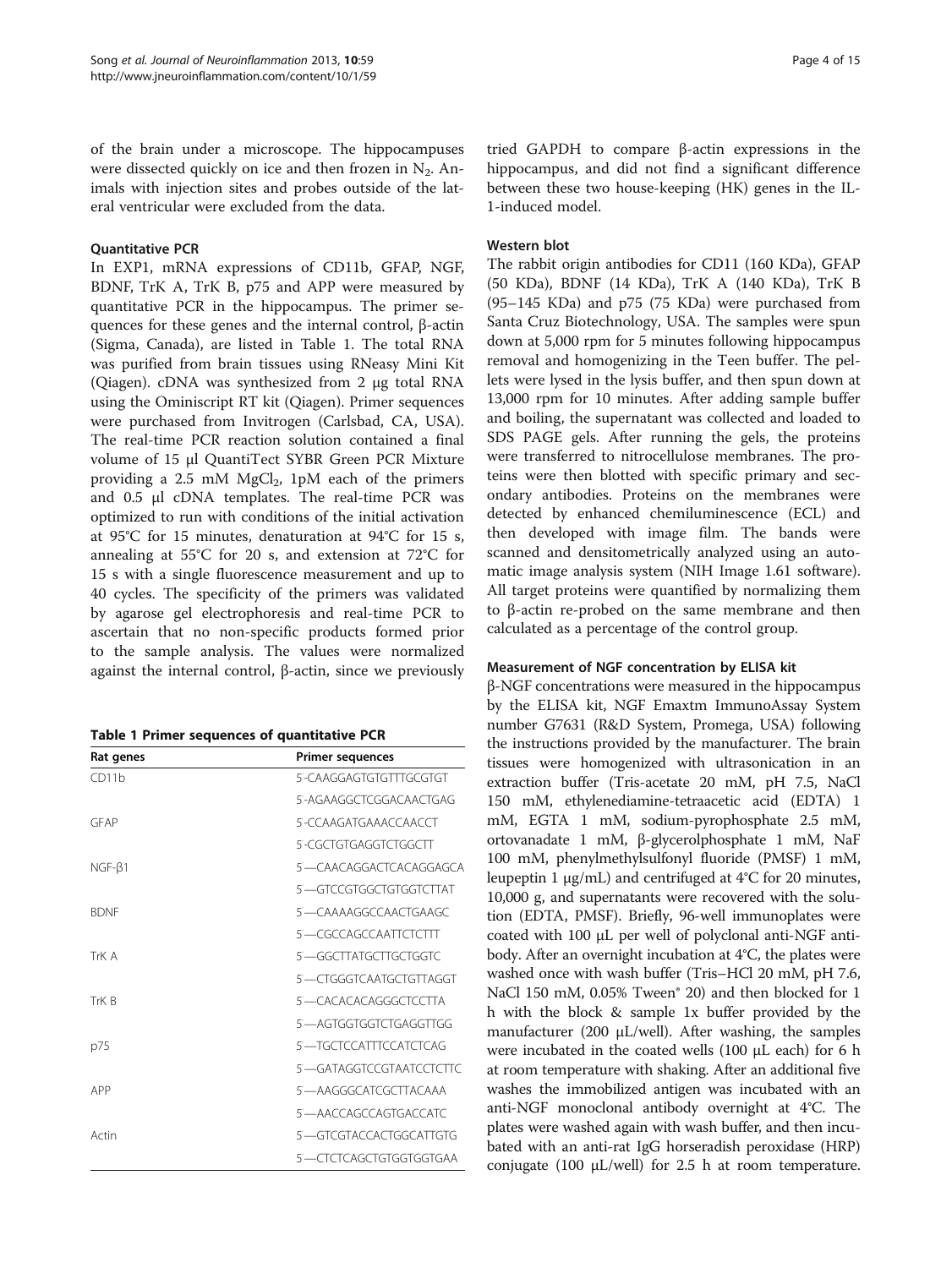After another washing, the plates were incubated with a tetramethyl benzidine (TMB)/peroxidase substrate solution for 15 minutes (100 μL/well), provided by the manufacturer). Reactions were then stopped with 100 μL/well 1 N HCl. The colorimetric reaction product was measured at 450 nm using a microplate reader (Dynatech MR 5000, PBI International, USA). NGF concentrations were determined from the regression line for the NGF standard (ranging from 7.8 to 500 pg/mL purified NGF) incubated under similar conditions in each assay. Under these conditions the recovery of NGF in our assay was >90%. The NGF sensitivity of the assay was about 3 pg/g of wet tissue, and cross-reactivity with other related neurotrophic factors (BDNF, neurotrophin-3 and neurotrophin-4) was less than 3%. Data are represented as ng/mL supernatant and all assays were performed in duplicate.

## Measurement of cytokine concentrations by Bio-Plex protein array system

TNF-α, IL-1β and IL-10 were measured in the hippocampus as previously described [[31\]](#page-13-0). In brief, a customized 3-plex rat cytokine panel consisting of fluorescent beads for IL-1β, TNF-α and IL-10 (BioRad, CA, USA) was analyzed with a Luminex protein suspension array system (Bioplex 200, Biorad, CA, USA) according to manufacturer's instructions. Due to the large binding surface of the beads, this assay is highly sensitive and has been proven before to work well for detecting cytokines from brain tissues [\[32\]](#page-13-0). The results were expressed as pg/mL of brain supernatant.

## Data analysis

The behavioral results were analyzed by two-way analysis of variance (ANOVA); duration (acute or subacute) × treatment (saline or IL-1), with repeated measurement for EXP1 and one-way ANOVA for EXP2. Results for mRNA and protein expressions of glial markers, neurotrophins and their receptors and cytokine concentrations were analyzed by two-way (duration  $\times$  treatment) ANOVA for EXP1 and one-way ANOVA for EXP2. The statistics were expressed by F (=variance of the group means / mean of the within group variances) with the degree freedom. When  $P$  was <0.05 on ANOVA, the difference between groups was assessed by Newman-Keuls post hoc test (GB-STAT, Dynamic Microsystems, Inc., USA). Significance was set at  $P$  <0.05. Results are expressed as mean  $\pm$  standard error of the mean (SEM).

## Results

# Differential effects of acute and subacute IL-1 B administration on working memory

Rats that received saline i.c.v. administration prior to either the memory training or the testing phase of the

delayed working memory task were able to find the location of food pellets in specific arms on the maze. These rats were also able to utilize this information after a 50 minute delay to select and enter a subset of four arms that contained food (Figure [1](#page-5-0), training A). The i.c.v. administration of IL-1β prior to training had no effect on the time taken or the number of arm choices to find food rewards during the training period. However, twoway ANOVA confirmed that the treatment factor significantly affected the number of error entries during the memory testing from day 5 to day 8 (day 5,  $F3,26 =$ 23.96, P <0.001; day 6, F3,26 =14.16, P <0.001; day 7, F3,26 = 21.34,  $P \le 0.001$ ; day 8, F3,26 = 22.19,  $P \le 0.001$ ). The *post hoc* test confirmed that IL-1 administrations significantly increased the number of error entries during testing phases on days 5, 6, 7 and 8 when compared to the control group ( $P < 0.01$ ) (Figure [1A](#page-5-0)). 8 days repeated IL-1-induced memory impairment was reversed by IL-1RA treatment (day 5, F1,18 = 7.53,  $P$  <0.05; day 6, F1,18 = 8.61, P < 0.01; day 7, F1,18 = 10.32, P < 0.01; day 8, F1,18 = 8.74,  $P \le 0.01$  (Figure [1B](#page-5-0)).

# IL-1β administration-induced changes in CD11b and GFAP expressions

Two-way ANOVA showed that both treatment and duration factors significantly changed gene expressions of the microglial marker CD 11b (treatment: F1,27 = 13.07, *P* <0.001; duration F1,27 = 7.48, *P* <0.05). The post hoc revealed that significant up-regulation of CD11b mRNA expression occurred in the group receiving 8 days of repeated IL-1 administration ( $P < 0.01$ ) (Figure [2A](#page-6-0)). At the protein level, the ANOVA also indicated that the treatment and duration factors had significant effects on CD11b expressions (treatment: F1,27 = 41.5,  $P$  <0.0001; duration F1,27 = 5.1,  $P \le 0.05$ ) and that the interaction between these two factors was also significant  $(F1, 27)$  = 4.95,  $P \le 0.05$ ). The post hoc test revealed that IL-1 significantly increased CD11b expression after both acute  $(P \le 0.05)$  and subacute  $(P \le 0.0001)$  administrations, whereas the increase was much greater in the group that received subacute IL-1 injections  $(P < 0.01)$  (Figure [2](#page-6-0)B).

With regards to astrocyte activation, two-way ANOVA showed that the treatment factor significantly affected GFAP protein but not mRNA expressions (treatment: F1,27 = 23.46,  $P$  <0.001) (Figure [2C](#page-6-0)). The post hoc test demonstrated that acute IL-1 significantly increased, while 8 days repeated IL-1 decreased GFAP protein expressions  $(P \le 0.01)$  (Figure [2](#page-6-0)D).

Results from EXP2 demonstrated that IL-1RA treatment for 8 days significantly attenuated subacute IL-1-induced increase in CD11b and decreased GFAP expressions at the protein level (mRNA expressions were not measured); CD11b: F1,18 = 9.91, P <0.01; GFAP: F1,18 = 7.72,  $P \leq 0.01$ ) (Figure [2E](#page-6-0) and F).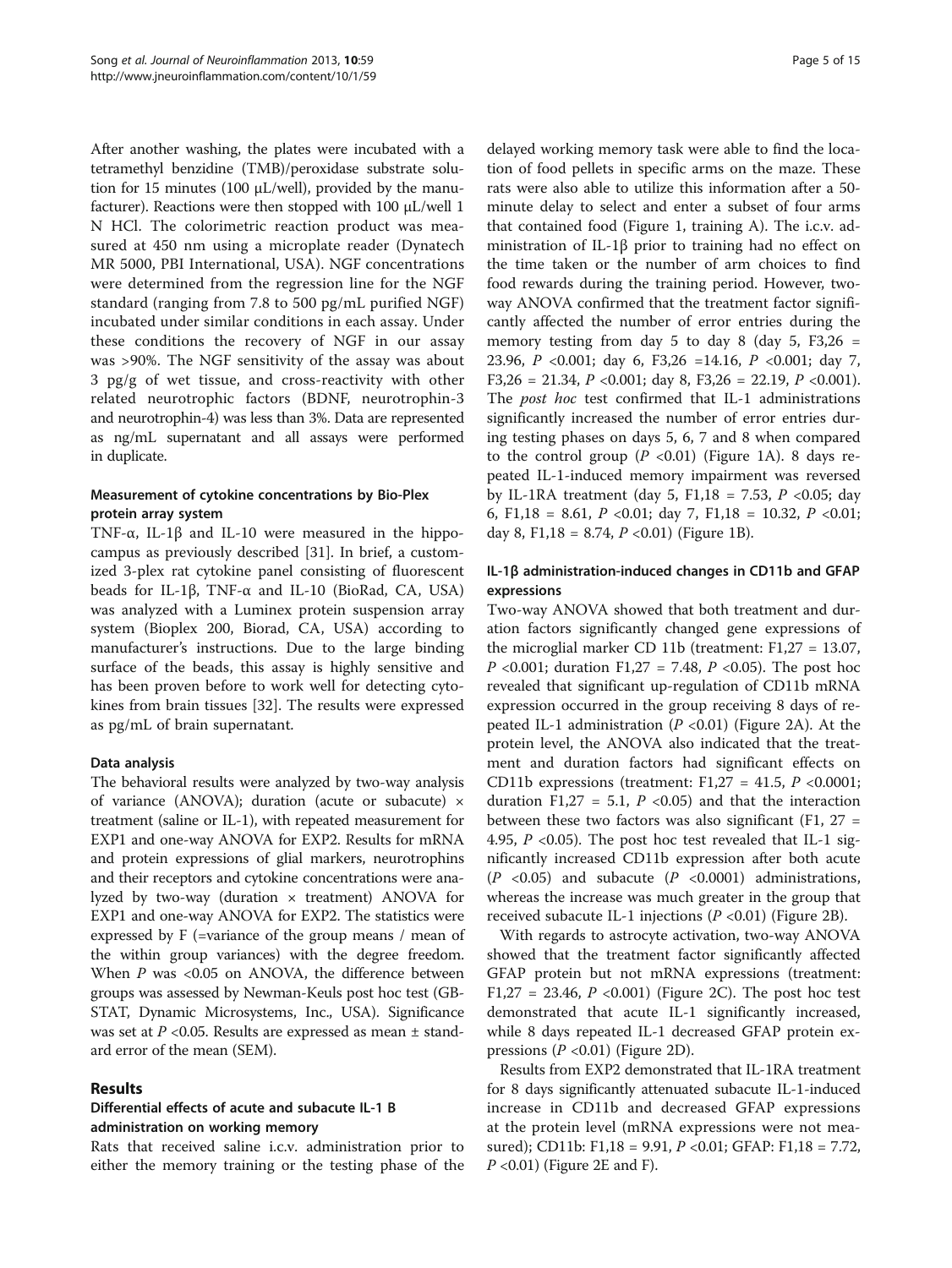# IL-1β administration-induced changes in the NGF and TrK A system

Two-way ANOVA demonstrated that the factor of treatment significantly changed NGF mRNA expressions and concentrations in the hippocampus (mRNA: F1,38 = 7.2,  $P \le 0.01$ ; concentration: F1,27 = 6.57, p $\le 0.05$ ). The *post hoc* test showed that acute IL-1 administration significantly up-regulated NGF mRNA expressions and increased NGF concentrations  $(P \le 0.05)$  (Figure [3](#page-7-0)A and B). However, 8 days repeated IL-1β administration did not significantly change NGF mRNA expressions and concentrations (Figure [3](#page-7-0)B).

With regards to the mRNA expressions of NGF receptor TrK A, the ANOVA indicated that neither of two factors had any significant effect on TrK A gene expressions (Figure [3C](#page-7-0)). However, at the protein level, the

treatment factor significantly changed protein expressions (F1,38 = 24.08,  $P$  <0.0001), and the interaction between the treatment and duration was also significant (mRNA F1,33 = 10.34, P <0.01; protein: F1,27 = 9.59, P <0.001). The post hoc test revealed that acute IL-1 administrations markedly down-regulated TrK A protein expressions ( $P < 0.01$ ) (Figure [3](#page-7-0)D). By contrast, 8 days repeated IL-1 administrations up-regulated this receptor expression  $(P \le 0.01)$  (Figure [3D](#page-7-0)).

# IL-1β administration-induced changes in the BDNF and TrK B system

Two-way ANOVA indicated that the treatment factor significantly changed BDNF gene and protein expressions (mRNA: F1,38 = 8.71,  $P$  <0.001; protein: F1,27 = 15.91,  $P$  <0.001), and there was a significant interaction

<span id="page-5-0"></span>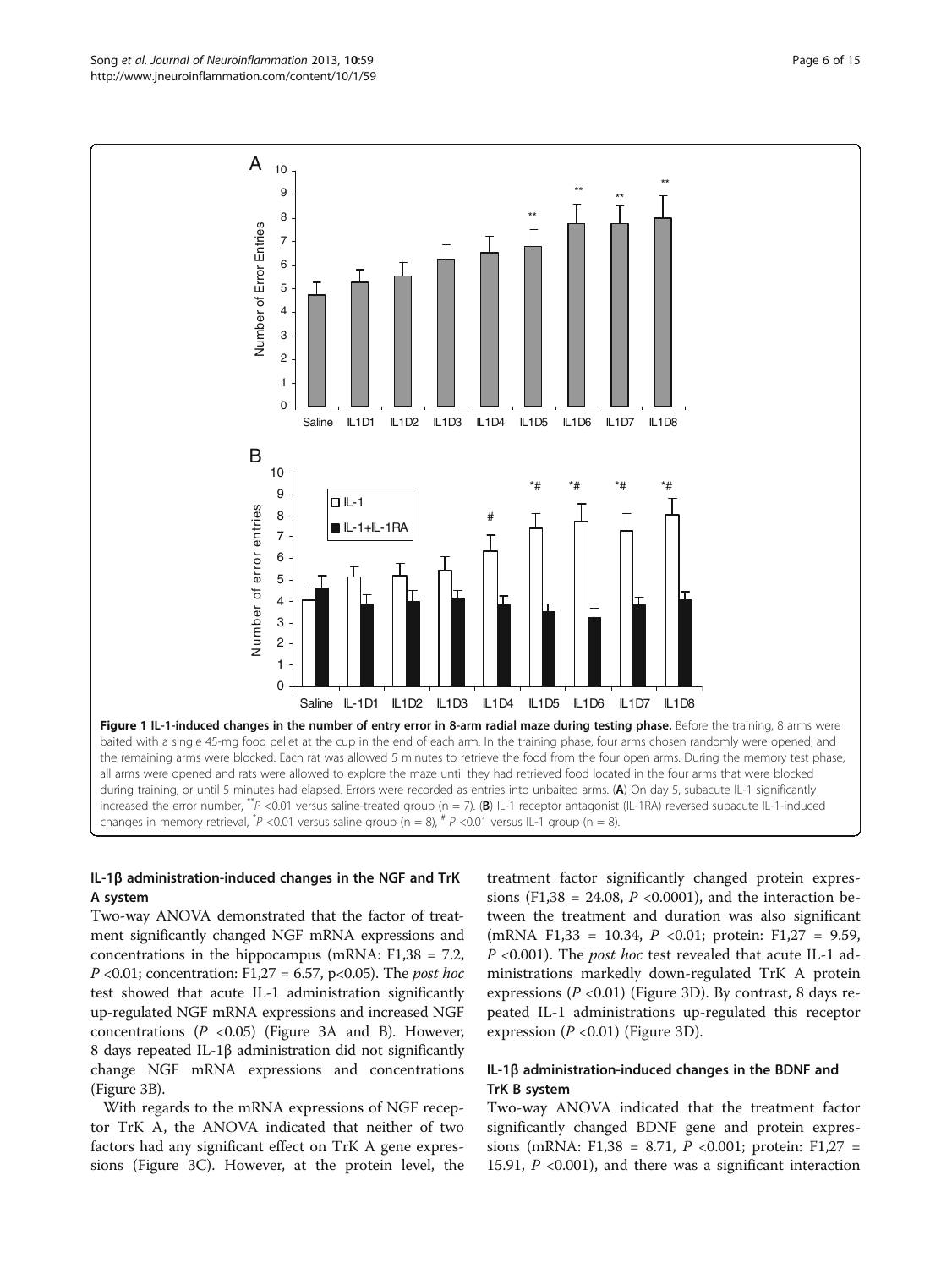<span id="page-6-0"></span>

between these two factors (mRNA:  $F1,38 = 13.62, P < 0.01$ ; protein: F1,27 = 17.97,  $P$  <0.001). The *post hoc* test indicated that acute IL-1 $\beta$  administration significantly increased BDNF mRNA expressions  $(P \lt 0.05)$ , while 8 days repeated IL-1 reduced BDNF expressions ( $P < 0.05$ ) (Figure [4](#page-8-0)A). Protein expressions of BDNF were not significantly changed by acute IL-1 administration, whereas, consistent with the gene results, a significant reduction in BDNF protein levels was found in the group with subacute IL-1 administrations ( $P < 0.05$ ) (Figure [4B](#page-8-0)). This BDNF reduction induced by 8 days repeated IL-1RA treatment significantly attenuated IL-1-induced decrease in BDNF

protein expressions (F1,18 = 13.62,  $P$  <0.01) (Figure [4](#page-8-0)E). The IL-1 factor also affected TrK B expressions significantly at both mRNA and protein levels (mRNA: F1,38 = 8.14,  $P \le 0.01$ ; protein: F1,27 = 15.97,  $P \le 0.0001$ ) as revealed by two-way ANOVA. The post hoc test revealed a similar pattern of changes in mRNA and protein expressions of BDNF between groups. Thus, gene expressions of TrK B were up-regulated after acute IL-1 administration  $(P \le 0.05)$  (Figure [4C](#page-8-0)), but markedly down-regulated by 8 days repeated IL-1 administration  $(P \lt 0.05)$  (Figure [4C](#page-8-0)). At the protein level, the increase in TrK B did not reach significance after acute IL-1 treatment, but a significant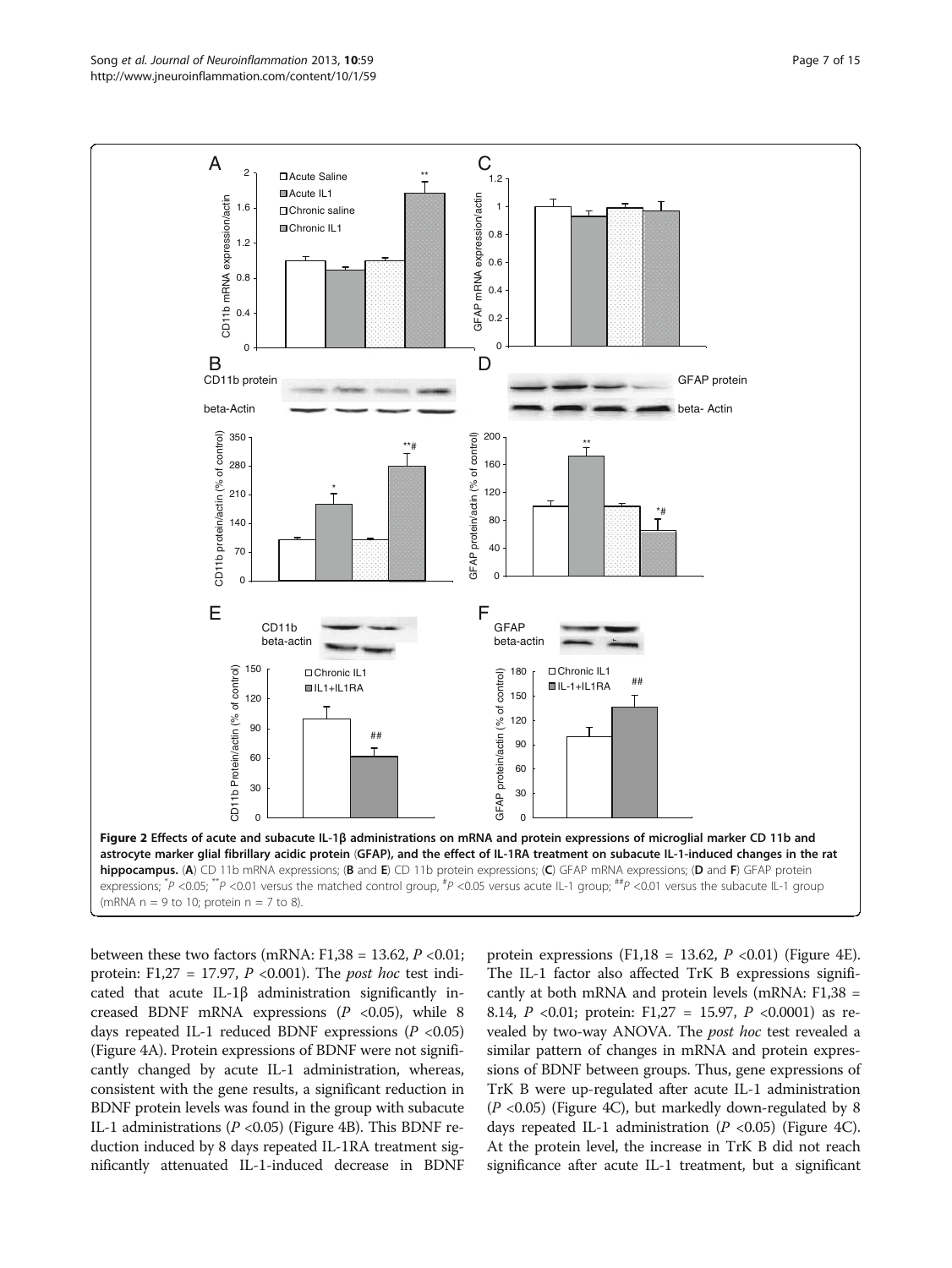<span id="page-7-0"></span>

reduction of TrK B protein level was found after 8 days repeated IL-1 administration ( $P < 0.01$ ) (Figure [4](#page-8-0)D). One way ANOVA demonstrated that IL-1RA treatment significantly reversed the TrK B expressions at the protein level  $(F1,18 = 13.75, P < 0.01)$  (Figure [4](#page-8-0)f).

## IL-1β administrations-induced changes in the expressions of p75 receptor and APP

As shown by Figure [4,](#page-8-0) the gene and protein expressions of p75 receptor were changed significantly by the treatment (mRNA: F1,38 = 25.34, P <0.0001; protein: F1,27 = 20.07,  $P \leq 0.001$ ), as indicated by two-way ANOVA. The interaction between IL-1/saline treatment and duration was also significant (mRNA: F1,38 = 23.54, P <0.0001; protein: F1,27 = 21.93,  $P \le 0.0001$ ). The post hoc test demonstrated that acute and subacute administration of IL-1β exerted opposite effects on p75 receptors at gene and protein levels; acute IL-1 down-regulated mRNA and protein expressions of  $p75$  receptors ( $P < 0.01$ ), while 8 days repeated IL-1 significantly increased both expressions  $(P < 0.01$  and 0.05, respectively) (Figure [5](#page-9-0)A and B). In the IL-1RA treated group, the increased in p75 protein expression was significantly lower when compared to sub-acute IL-1 group (F1,18 = 7.92, P < 0.01) (Figure [5](#page-9-0)C).

APP gene expressions were shown to be markedly affected by both treatment and duration factors (treatment:

F1,38 = 13.02,  $P$  <0.01; duration: F1,38 = 10.98,  $P$  <0.01). The interaction between these two factors was also significant (F1,38 = 13.13,  $P \le 0.001$ ). The *post hoc* test revealed that there was no significant change in APP mRNA expressions in the group with acute IL-1 administration. When compared to the group repeatedly treated with saline for 8 days, a significantly up-regulation of APP mRNA expressions was found in the hippocampal tissues in the animals with 8 days repeated IL-1 administration  $(P \le 0.01)$  (Figure [6A](#page-9-0)). On the other hand, the effect of IL-1 on APP protein expressions only approached significance (F1,27 = 4.33,  $P = 0.051$ ), and the interaction between IL-1 and treatment duration is also only close to significant (F1,27 = 4.23,  $P = 0.054$ ). However, the *post hoc* test did not show any significant changes between groups (Figure [6B](#page-9-0)).

# IL-1 administration-induced changes in hippocampal IL-1β, TNF-α and IL-10 concentrations

The effects of the treatment factor on hippocampal IL-1β, TNF-α and IL-10 concentrations were significant  $(II-1: F1,31 = 7.28, P < 0.01; TNF: F1,31 = 8.64, P < 0.01;$ IL-10: F1,31 = 7.14,  $P \le 0.01$ ). The effects of treatment duration on these three cytokines were also significant (IL-1: F1,31 = 6.37, P < 0.05; TNF: F1,31 = 9.72, P < 0.01; IL-10: F1,31 = 8.52,  $P$  <0.01). As shown by Table [2,](#page-10-0) acute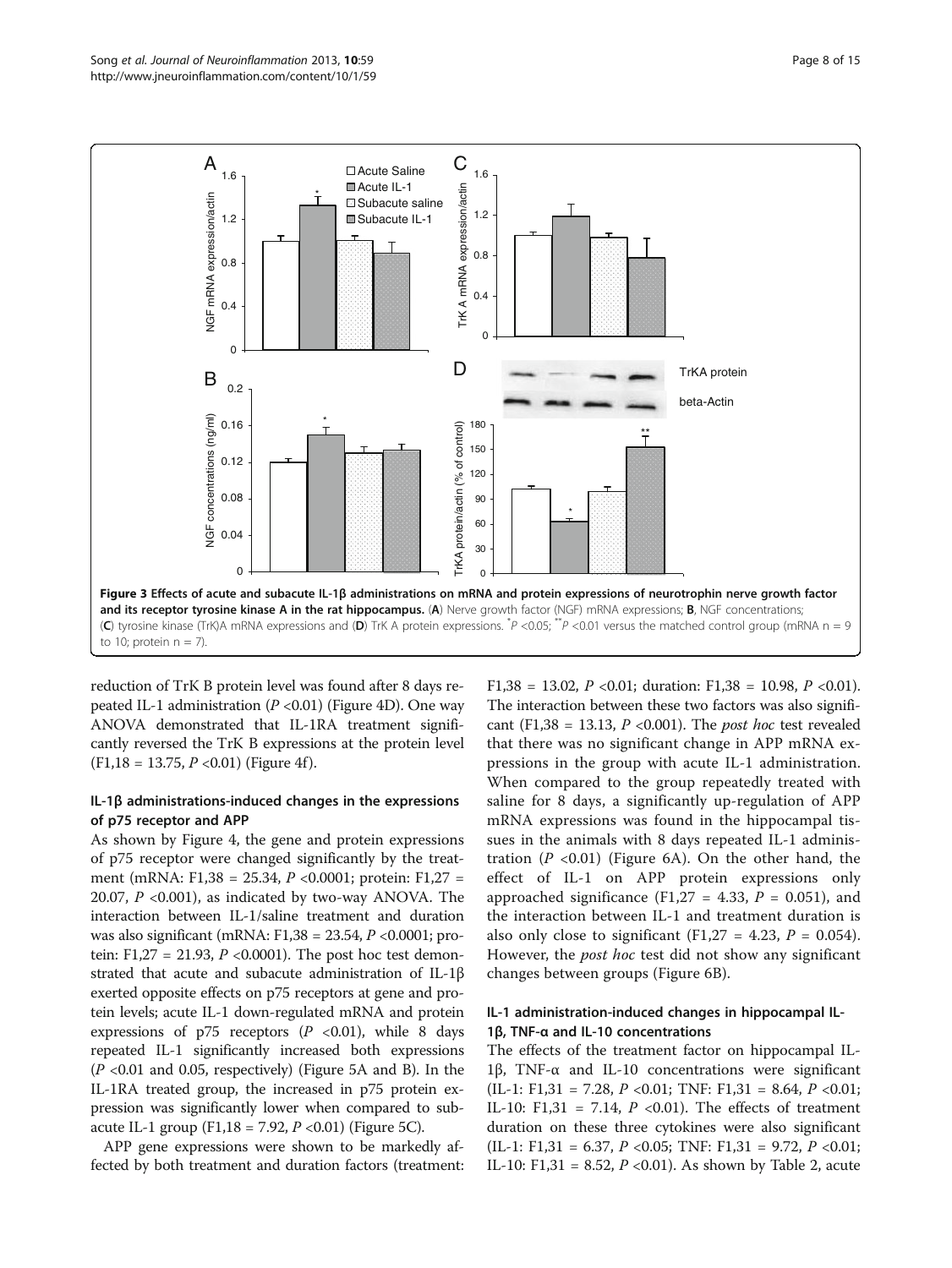<span id="page-8-0"></span>

IL-1 administration did not change IL-1β concentrations but significantly increased TNF-α and IL-10 concentrations ( $P < 0.01$ ), while 8 days repeated IL-1 injection significantly increased both IL-1β and TNF-α but reduced IL-10 levels  $(P \le 0.05)$  when compared to the matched saline treatment group (Table [2\)](#page-10-0). IL-1RA treatment significantly reduced IL-1 (F1,18 = 9.36,  $P$  <0.01) and TNFα (F1,18 = 7.81, P <0.01) concentrations; IL-1 (IL-1 group:  $4,125.79 \pm 513.36$ , IL-1 + IL-1RA group: 2,082.53 ± 410.21) and TNF-α (IL-1 group: 1376.72 ± 226.81, IL-1 + IL-1RA group: 395.421 ± 52.39).

## **Discussion**

A summary and comparison of the results are presented in Table [3.](#page-10-0) According to these results the following several aspects are discussed.

# Acute and subacute IL-1 administration differently change glial activities, which may be related to inflammation in the brain

Acute and higher dose (100 ng/rat) i.c.v. administration of IL-1β has been found to activate microglia and astrocytes [\[33\]](#page-13-0), which is similar to our findings in the present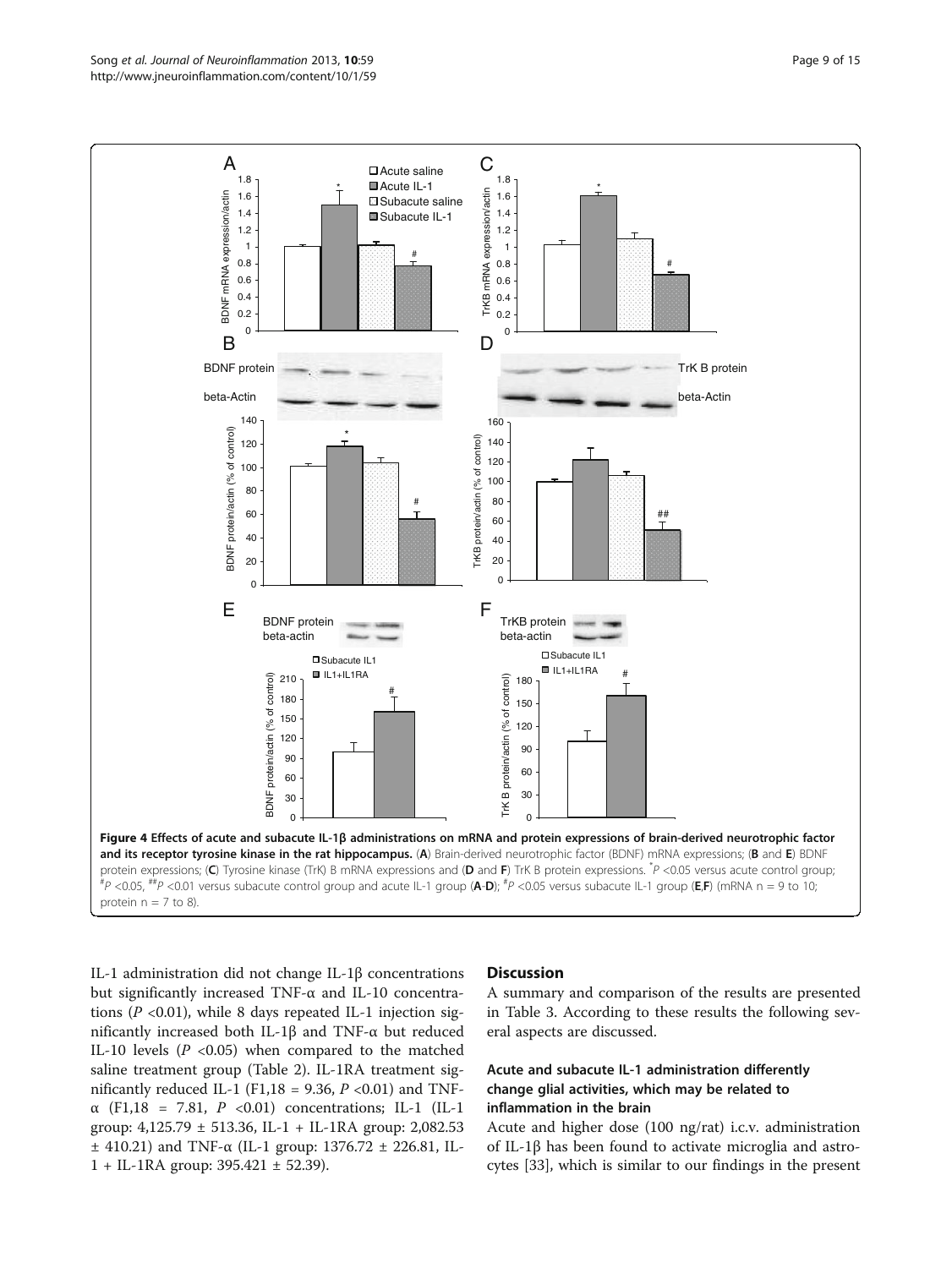<span id="page-9-0"></span>



study. However, effects of chronic or subacute and low dose of IL-1 administrations on glial activities, which more accurately mirror the processes in neurodegenerative diseases, were not reported. Interestingly, the present study found that the increase in the protein expression of microglia marker CD11b was significantly greater after 8 days repeated IL-1 injections than after acute injections. Meanwhile, a more pronounced increase in the concentrations of pro-inflammatory cytokines was observed in the 8-day repeated IL-1 group than in the acute IL-1 group. Results from a mouse model of inducible sustained IL-1β overexpression bred with a triple transgenic mouse model of AD support our finding. In this model, greater microglial activation was found, which was also associated with inflammation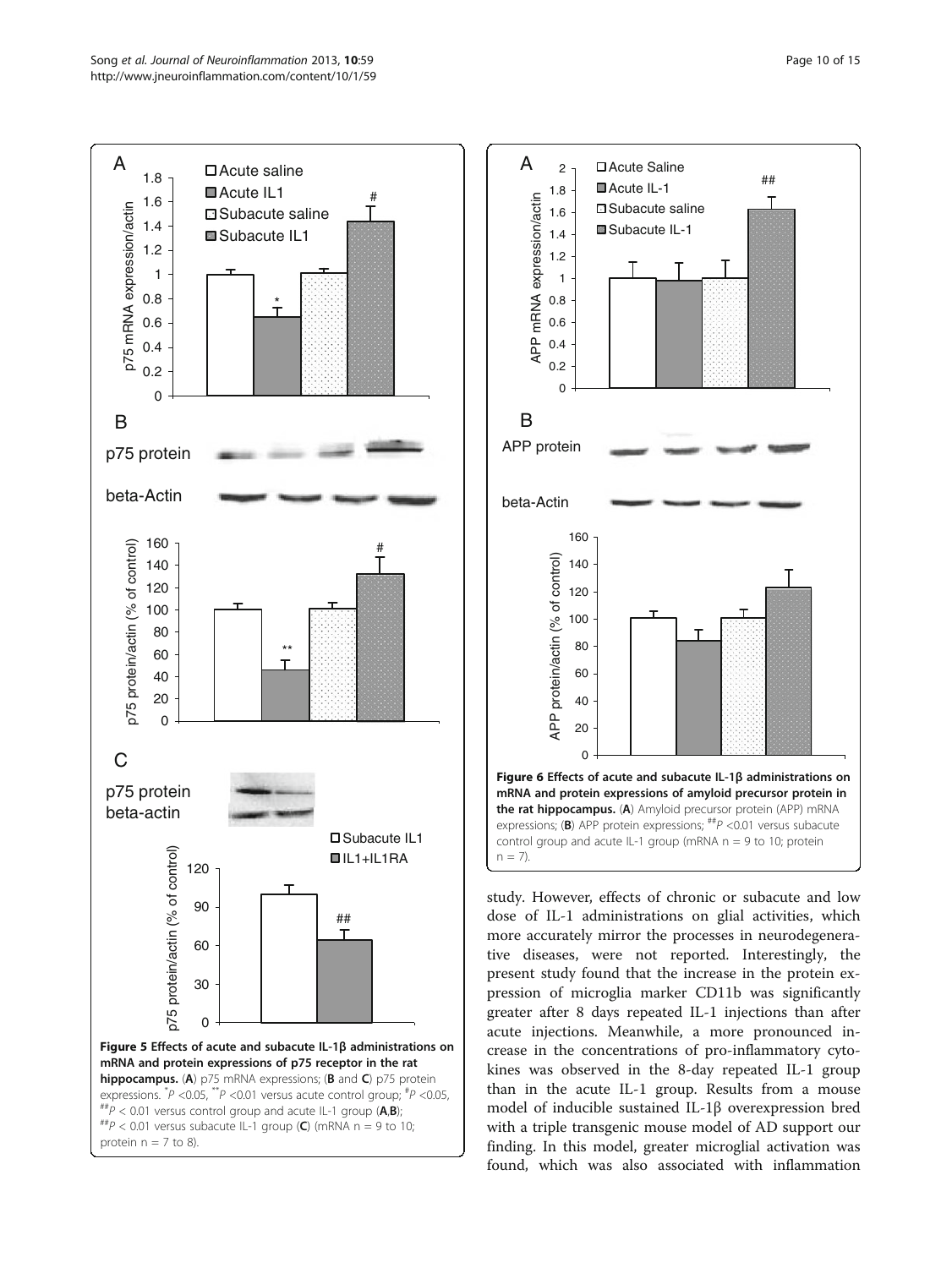|              | Acute saline administration | <b>Acute IL-1 administration</b> | Subacute saline administration | Subacute IL-1 administration |
|--------------|-----------------------------|----------------------------------|--------------------------------|------------------------------|
| $IL - 1B$    | $1579.3 \pm 187.2$          | $2016.3 + 245.2$                 | $1523.53 + 248.52$             | $4072.07 + 496.04^{b}$       |
| $TNF-\alpha$ | $214.63 + 25.82$            | $1079.74 + 124.18a$              | $188.03 + 26.65$               | $1268.01 \pm 154.76^b$       |
| $II - 10$    | $91.92 + 9.53$              | $127.72 + 12.64^{\circ}$         | $98.76 + 6.82$                 | $7235 + 547^{\circ}$         |

<span id="page-10-0"></span>Table 2 IL-1β administration-induced changes in concentrations of pro-inflammatory and anti-inflammatory cytokines in the hippocampus

Cytokine concentrations were expressed as mean  $\pm$  SEM in pg/mg protein; <sup>a</sup>P <0.05 and <sup>b</sup>P <0.01 versus matched controls (n = 8).

[[34\]](#page-13-0). On the other hand, changes in anti-inflammatory cytokine IL-10 and neurotrophins induced by acute and 8 days repeated IL-1 administration presented opposite effects. It is known that microglial, endothelial cells and astrocytes can produce anti-inflammatory cytokines, such as IL-10, while astrocytes can also produce neurotrophins [[35,36\]](#page-13-0). In the present study, the up-regulation of GFAP expression and moderately increased CD11b expression were associated with increased IL-10 concentrations after acute IL-1 administration. However, a decrease in mRNA expressions of GFAP and a severe increase in CD 11b were found after 8 days repeated IL-1 administrations, which was associated with decreased IL-10. This result may indicate that astrocyte activation involves an anti-inflammatory response in acute neuroinflammation. Thus, the findings demonstrated the first part of our hypothesis that acute and subacute IL-1 administrations differentially modulate microglial and astrocyte activities, which may play different roles in acute and chronic neuroinflammation.

With regards to the role of astrocytes in neurodegeneration, there are currently two opposite opinions. Heneka and

Table 3 A summary of changes in glial cell markers, neurotrophins and cytokine concentrations in rat hippocampus after acute and subacute IL-1 administrations

|              |           | Acute IL-1     |                 | Subacute IL-1   |  |  |
|--------------|-----------|----------------|-----------------|-----------------|--|--|
|              | qPCR      | Western or kit | qPCR            | Western or kit  |  |  |
| CD11         | NS.       | $^{+}$         | $+$             | $^{++}$         |  |  |
| <b>GFAP</b>  | NS.       | $^{+}$         | <b>NS</b>       |                 |  |  |
| <b>NGF</b>   | $^{+}$    | $^{+}$         | <b>NS</b>       | <b>NS</b>       |  |  |
| <b>BDNF</b>  | $^{+}$    | $+$            |                 |                 |  |  |
| TrK A        | <b>NS</b> |                | <b>NS</b>       | $^{+}$          |  |  |
| TrK B        | $^{+}$    | <b>NS</b>      |                 |                 |  |  |
| p75          |           |                | $+$             | $\! + \!\!\!\!$ |  |  |
| APP          | <b>NS</b> | <b>NS</b>      | $\! + \!\!\!\!$ | $^{+}$          |  |  |
| $IL-1\beta$  |           | <b>NS</b>      |                 | $^{+}$          |  |  |
| $TNF-\alpha$ |           | $^{+}$         |                 | $^{++}$         |  |  |
| $IL-10$      |           | $^{+}$         |                 |                 |  |  |

As compared to acute and subacute IL-1 administrations with control groups, +, significantly up-regulated or increased; -, significantly down-regulated or decreased and NS, not significantly changed. GFAP, glial fibrillary acidic protein; NGF, nerve growth factor; BDNF, brain-derived neurotrophic factor; TrK, tyrosine kinase; APP, amyloid precursor protein.

co-workers found that the reduction in activated microglia and several inflammatory responses in the brain were parallel with the decrease in Aβ1-42-positive amyloid deposits after treatments with the non-steroid antiinflammatory drug ibuprofen [[37\]](#page-13-0). However, ibuprofen also markedly inhibited reactive astrocytes in this APP transgenic model. These results support the hypothesis that astrocyte-induced inflammation contributes to neurodegenerative changes. However, it has been also reported that chronic ibuprofen administration worsens cognitive functions following traumatic brain injury in rats [[38](#page-13-0)]. On the other hand, some evidence reveals that astrocytes have neuroprotective functions by inhibiting microglial activation and neuroinflammation in AD [[39,40](#page-13-0)]. The results from the present study in glial cell activities and neurotrophin expression seems to support this later opinion since 8 days repeated IL-1 administration overstimulated microglia but suppressed astrocyte functions, which resulted in the decrease of anti-inflammatory cytokines and BDNF neurotrophin and receptors.

There is a lack of parallel between CD11b mRNA and protein expressions. Because mRNA expressions are usually earlier than protein expressions, at a certain time point, their expression patterns could be at different stages.

# Acute and subacute IL-1 treatments induced opposite changes in the expressions of neurotrophins and their receptors

For the first time, the present study demonstrated that acute IL-1 injection markedly up-regulated mRNA and protein expressions of NGF and BDNF, while 8 days repeated IL-1 injection down-regulated BDNF mRNA and protein expression without significantly changing NGF expression and concentration in the hippocampus. Many studies have provided solid evidence that neurotrophins also act on mature neurons, particularly on injured and degenerated neurons. Studies in animal models of CNS diseases have shown that neurotrophins can reduce neuroinflammation and inhibit or delay neuronal death or degeneration [[36,41\]](#page-13-0). In addition, increased NGF and BDNF expressions may contribute to the neuroinflammation-induced neuroprotection observed in acute brain injuries and early stages of stroke [[21,42\]](#page-13-0). Conversely, the deficiency of BDNF or NGF is believed to be a cause or a trigger of neurodegeneration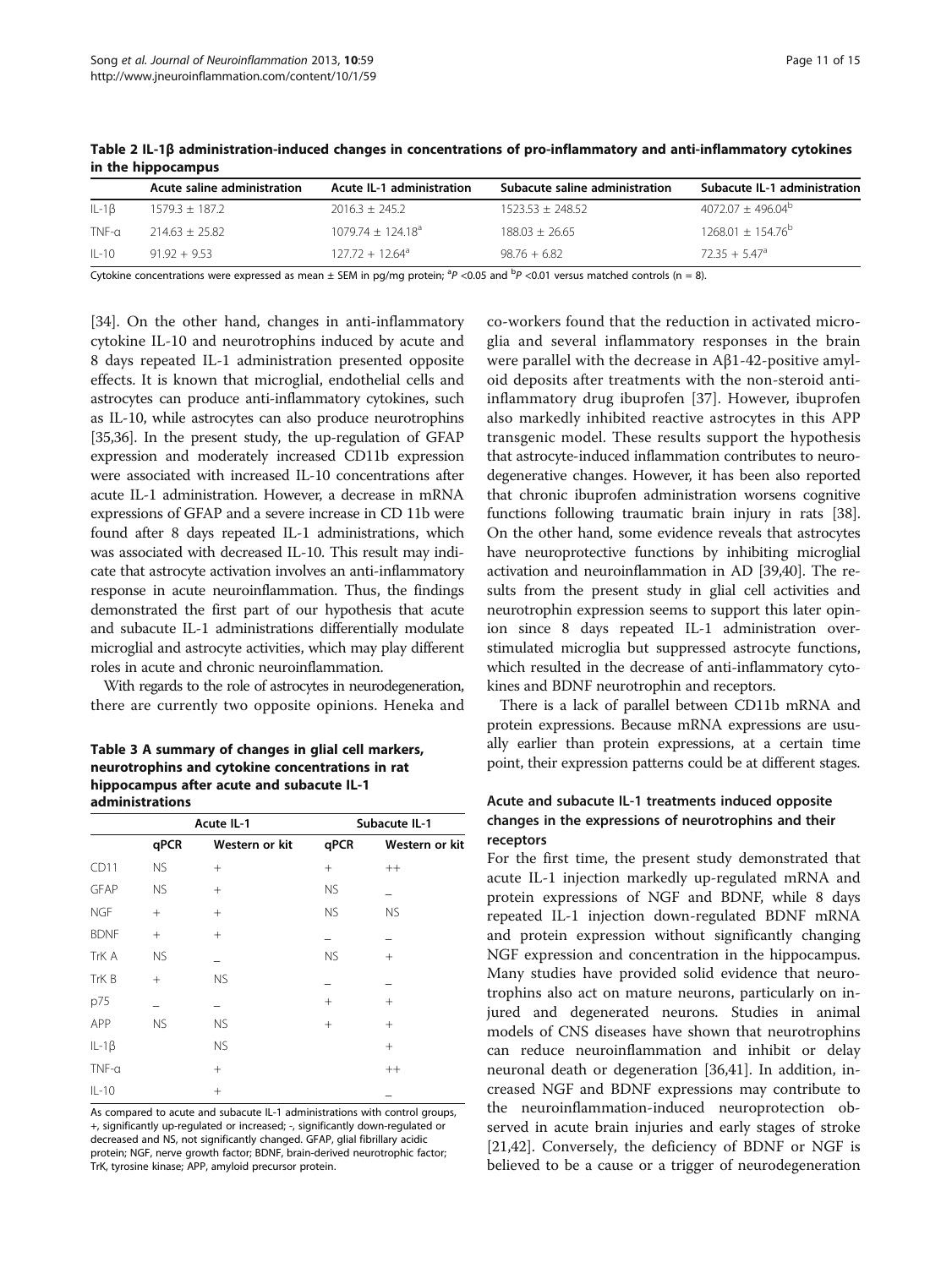[[43,44](#page-13-0)]. Thus, NGF and BDNF, or their receptor agonists, have been used to treat AD and other neurodegenerative diseases [[12](#page-12-0)[,45,46\]](#page-13-0). Dr O'Banion's team has recently demonstrated that chronic over expression of IL-1 impairs adult hippocampal neurogenesis in the above mentioned mouse model [[47](#page-13-0)]. Our data suggest that IL-1-induced dysfunction of neurotrophic system could be a contributor to the impairment of neurogenesis.

When compared to BDNF, NGF seems less sensitive to 8 days repeated IL-1 administration in the present study. A longer term of IL-1 administration may be needed in the future since we have previously reported that decreased NGF mRNA expressions were found in the hippocampus after IL-1 treatment for 8 days [[5\]](#page-12-0) or 10 days (unpublished results).

In AD patients and AD models, a decrease in the BDNF, its receptor, or its precursor form has been reported [\[48](#page-13-0)-[50](#page-13-0)]. An increase in the BDNF concentration in the dentate gyrus of the hippocampus during exercise was associated with memory improvement in a neurodegeneration model of mice [\[51\]](#page-13-0). In the present study, the BDNF mRNA and protein expressions were up-regulated by acute IL-1 but down-regulated by 8 days repeated IL-1 administrations. Our results suggest that in response to acute brain insult or inflammation, both glial activities and neurotrophic functions are up-regulated , which may exert protection on the brain, while chronic inflammation, which increased microglia but suppressed astrocytes, may damage the neurotrophic system.

The functions of neurotrophin receptors and their relationship with neuroinflammation have also not been fully studied and understood in neurodegeration. As mentioned in the introduction, when neurotrophins combined with TrK receptors, cell survival should be promoted, while the activation of p75 receptors may trigger apoptosis. The present study demonstrated for the first time that acute IL-1 administration increased TrK B but reduced p75 receptor mRNA and protein expressions, which further supports the hypothesis that acute neuroinflammation may provide neuroprotective effects. Thus, our study demonstrated the second part of our hypothesis. However, it should be emphasized that the function of neurotrophin receptors in the brain is very complicated. For example, pro- and matured neurotrophins have been found to trigger different types of receptors [[52](#page-13-0)]. Therefore, p75 receptors not only induce apoptosis but also modulate neurotrophin expressions and functions.

# The relationship between neurotrophins and their receptors and between neurotrophic systems and APP

Decreased TrK A receptors have been previously reported in the cortex of AD patients [[53\]](#page-13-0). The present study found up-regulated TrK A protein expressions in

the hippocampus associated with increased APP expressions, but decreased TrK A protein expression in the cortex (unpublished data) after subacute IL-1 injections, which may suggest that subacute IL-1 release in the brain could induce similar AD changes in this receptor.

A publication by D'Onofrio et al. [[54\]](#page-13-0) reported that in AD11 mice, an anti-NGF model (with no significant change in NGF mRNA expressions), the clusters of mRNAs that underwent the most changes were in the inflammatory category. The study also found that on postnatal day 30, when neurodegeneration and memory decline were undetectable, the mRNA expressions of BDNF were up-regulated, while on day 90, when Aβ deposition and memory decline started, the expressions of p75 and TrK A receptors were up-regulated but BDNF was down-regulated in the hippocampus. Another study has demonstrated that BDNF could inhibit Aβ production in primary neurons [\[55](#page-13-0)]. The present study demonstrated that after 8 days repeated IL-1 administration, an increase in the Aβ precursors APP expressions was associated with the decrease in BDNF mRNA and protein expressions and with the up-regulation of p75 and TrKA expressions, which provided strong evidence that IL-1β plays an important role in AD neuropathology.

As p75 receptors are a key ligand for Aβ, dysfunction of this receptor is linked with the neuropathology of AD; p75 can directly bind to Aβ1-42, leading to an increase in the secretion of APP, which produces Aβ and neurotoxicity [[56\]](#page-13-0), and conversely Aβ accumulation can stimulate p75 expressions [\[57\]](#page-13-0). In AD cortical neurons, the expression of p75 receptors is higher than in healthy controls [[53](#page-13-0)]. In the present study, the increases in p75 mRNA and protein expressions were also accompanied by an increase in APP expressions in the hippocampus, while IL-1RA reversed the increase in p75 and also reversed APP expressions. Importantly, this change was only found after 8 days repeated, but not acute, IL-1 administrations. Thus, our hypothesis was further demonstrated.

## The relevance of IL-1β-induced changes to memory impairment in the neurotrophic system

Previously, Hein *et al.* [\[58\]](#page-13-0) reported that in the mouse model with sustained hippocampal IL-1 overexpression, both spatial and contextual memory were impaired, which could have resulted from microglial activation and also from other increased inflammatory factors. The present study further explored microglia activation and inflammation-induced neurotrophin dysfunction. It is known that both NGF and BDNF have been found to enhance acetylcholine release [[59](#page-13-0),[60](#page-13-0)], while deficiencies in acetylcholine release and BDNF or NGF expressions are related to memory impairment in AD patients, as mentioned in the introduction [[5,](#page-12-0)[49-51](#page-13-0)]. The results from the present study, in line with neurotrophin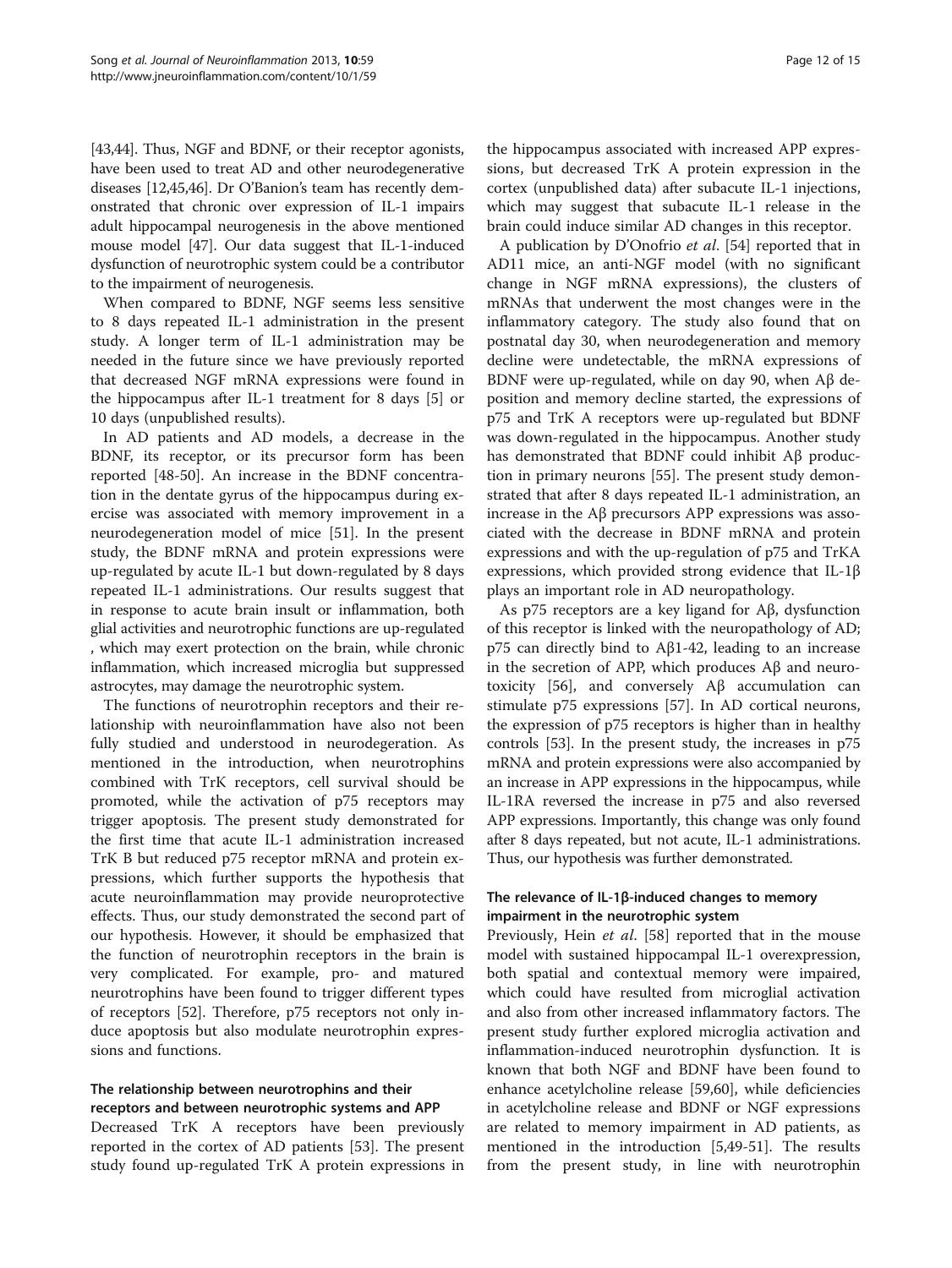<span id="page-12-0"></span>changes and inflammatory response, showed memory impairment 4 days after IL-1 administration. The rats treated with acute IL-1 did not show any memory impairment, as previously acute IL-1 administration has been found to enhance conditioned fear memory in rats [[61,62\]](#page-14-0). The memory enhancement associated with acute IL-1 could be related to the up-regulated NGF, BDNF and TrK B expressions as observed in the present study. In this study, memory impairment was associated with down-regulated BDNF and TrK B and up-regulated TrK A and p75, and greater expression of p75 receptors in cholinergic neurons is believed to be responsible for cholinergic neuronal apoptosis and degeneration [[63\]](#page-14-0). A previous study also reported that injecting IL-1β into the hippocampus could block the up-regulation of BDNF mRNA induced by conditioning memory [\[64\]](#page-14-0). The IL-1RA administration in the current study attenuated subacute IL-1-induced changes in BDNF, p75 and APP with significant improvement of memory performance in the radial maze. Therefore, the down-regulation of BDNF and up-regulation of p 75 may contribute to memory deficits in the radial maze after 8 days repeated IL-1 administration.

In summary, the present study demonstrated that acute and subacute IL-1 administration induced different changes in microglial and astrocyte activities, which cause opposite responses in neurotrophin expressions. Increased inflammatory responses, down-regulated BDNF and TrK B expressions, and up-regulated APP and p75 expressions may contribute to memory impairment after subacute or chronic IL-1 administration. However, results obtained from acute IL-1 administration, such as the up-regulation of NGF, BDNF and TrK B, increased anti-inflammatory cytokine IL-10 and down-regulated p75, may explain the neuroprotective functions of acute microglial and astrocyte activation and neuroinflammation in some brain conditions. Future studies should use glial inhibitors and antiinflammatory mediators to further demonstrate each step of the pathway from glial activation to memory impairment.

#### Abbreviations

ACh: Acetylcholine; AD: Alzheimer's disease; ANOVA: Analysis of variance; APP: Amyloid precursor protein; BDNF: Brain-derived neurotrophic factor; CD11b: a microglial active marker; EDTA: Ethylenediamine-tetraacetic acid; ELISA: Enzyme-linked immunosorbent assay; GFAP: Glial fibrillary acidic protein; HRP: Horseradish peroxidase; IL: Interleukin; NGF: Nerve growth factor; p75: Low-affinity NGF receptor; PCR: Polymerase chain reaction; PMSF: Phenylmethylsulfonyl fluoride; RA: Receptor antagonist; SEM: Standard error of the mean; TMB: Tetramethyl benzidine; TNF: Tumor necrosis factor; TrK: Tyrosine kinase.

#### Competing interests

The authors declare that they have no competing interests with respect to the authorship and/or publication of the article.

#### Authors' contributions

CS obtained the financial support, designed the experiment, trained researchers, analyzed data, prepared figures and tables and wrote the paper, YZ did a part of experiment (70%) and YD did a part of experiment (30%)

and analyzed some of the data. All authors read and approved the final manuscript.

#### Acknowledgements

This study was supported by Canada Institutes for Health Research (CIHR), Canada, Amarin Neuroscience Ltd, Oxford, UK and Chinese National Natural Science Fund.

#### Author details

<sup>1</sup> Research Institute of Marine Drug and Nutrition, Guangdong Ocean University, Zhanjiang, Guangdong, China. <sup>2</sup>Graduate Institute of Neural and Cognitive Sciences, China Medical University & Hospital, Taichung, Taiwan. <sup>3</sup>School of Life Science, No.2 Cuihu Bei Road, Kunming, Yunnan 650091, China. <sup>4</sup> Department of Biomedical Science, University of Prince Edward Island, 550 University Ave, Charlottetown C1A 4P3, Canada.

#### Received: 28 February 2013 Accepted: 22 April 2013 Published: 7 May 2013

#### References

- 1. Block ML, Hong JS: Microglia and inflammation-mediated neurodegeneration: multiple triggers with a common mechanism. Prog Neurobiol 2005, 76:77–98.
- 2. Sugama S, Takenouchi T, Cho BP, Joh TH, Hashimoto M, Kitani H: Possible roles of microglial cells for neurotoxicity in clinical neurodegenerative diseases and experimental animal models. Inflamm Allergy Drug Targets 2009, 8:277–284.
- 3. Griffin WS, Mrak RE: Interleukin-1 in the genesis and progression of and risk for development of neuronal degeneration in Alzheimer's disease. J Leukoc Biol 2002, 72:233–238.
- 4. Griffin WS, Liu L, Li Y, Mrak RE, Barger SW: Interleukin-1 mediates Alzheimer and Lewy body pathologies. J Neuroinflam 2006, 3:5.
- 5. Taepavarapruk P, Song C: Reductions of acetylcholine release and nerve growth factor expression are correlated with memory impairment induced by interleukin-1beta administrations: effects of omega-3 fatty acid EPA treatment. J Neurochem 2010, 112:1054–1064.
- 6. Song C: The effect of thymectomy and IL-1 on memory: implications for the relationship between immunity and depression. Brain Behav Immun 2002, 16:557–568.
- 7. Patel HC, Ross FM, Heenan LE, Davies RE, Rothwell NJ, Allan SM: Neurodegenerative actions of interleukin-1 in the rat brain are mediated through increases in seizure activity. J Neurosci Res 2006, 83:385-391.
- 8. Shin JA, Park EM, Choi JS, Seo SM, Kang JL, Lee KE, Cho S: Ischemic preconditioning-induced neuroprotection is associated with differential expression of IL-1beta and IL-1 receptor antagonist in the ischemic cortex. J Neuroimmunol 2009, 217:14–19.
- 9. Tuttolomondo A, Di Raimondo D, di Sciacca R, Pinto A, Licata G: Inflammatory cytokines in acute ischemic stroke. Curr Pharm Des 2008, 14:3574–3589.
- 10. Petcu EB, Kocher T, Kuhr A, Buga AM, Klöting I, Herndon JG, Kessler C, Popa-Wagner A: Mild systemic inflammation has a neuroprotective effect after stroke in rats. Curr Neurovasc Res 2008, 5:214–223.
- 11. Pickering M, O'Connor JJ: Pro-inflammatory cytokines and their effects in the dentate gyrus. Prog Brain Res 2007, 163:339-354.
- 12. Marschinke F, Strömberg I: Dual effects of TNFalpha on nerve fiber formation from ventral mesencephalic organotypic tissue cultures. Brain Res 2008, 1215:30–39.
- 13. Brough D, Tyrrell PJ, Allan SM: Regulation of interleukin-1 in acute brain injury. Trends Pharmacol Sci 2011, 32:617–622.
- 14. Matarredona ER, Santiago M, Venero JL, Cano J, Machado A: Group II metabotropic glutamate receptor activation protects striatal dopaminergic nerve terminals against MPP+−induced neurotoxicity along with brain-derived NTF induction. J Neurochem 2001, 76:351-360.
- 15. Cadete-Leite A, Pereira PA, Madeira MD, Paula-Barbosa MM: Nerve growth factor prevents cell death and induces hypertrophy of basal forebrain cholinergic neurons in rats withdrawn from prolonged ethanol intake. Neuroscience 2003, 119:1055–1069.
- 16. Swanson RA, Ying W, Kauppinen TM: Astrocyte influences on ischemic neuronal death. Curr Mol Med 2004, 4:193–205.
- 17. Kerschensteiner M, Meinl E, Hohlfeld R: Neuro-immune crosstalk in CNS diseases. Neuroscience 2009, 158:1122–1132.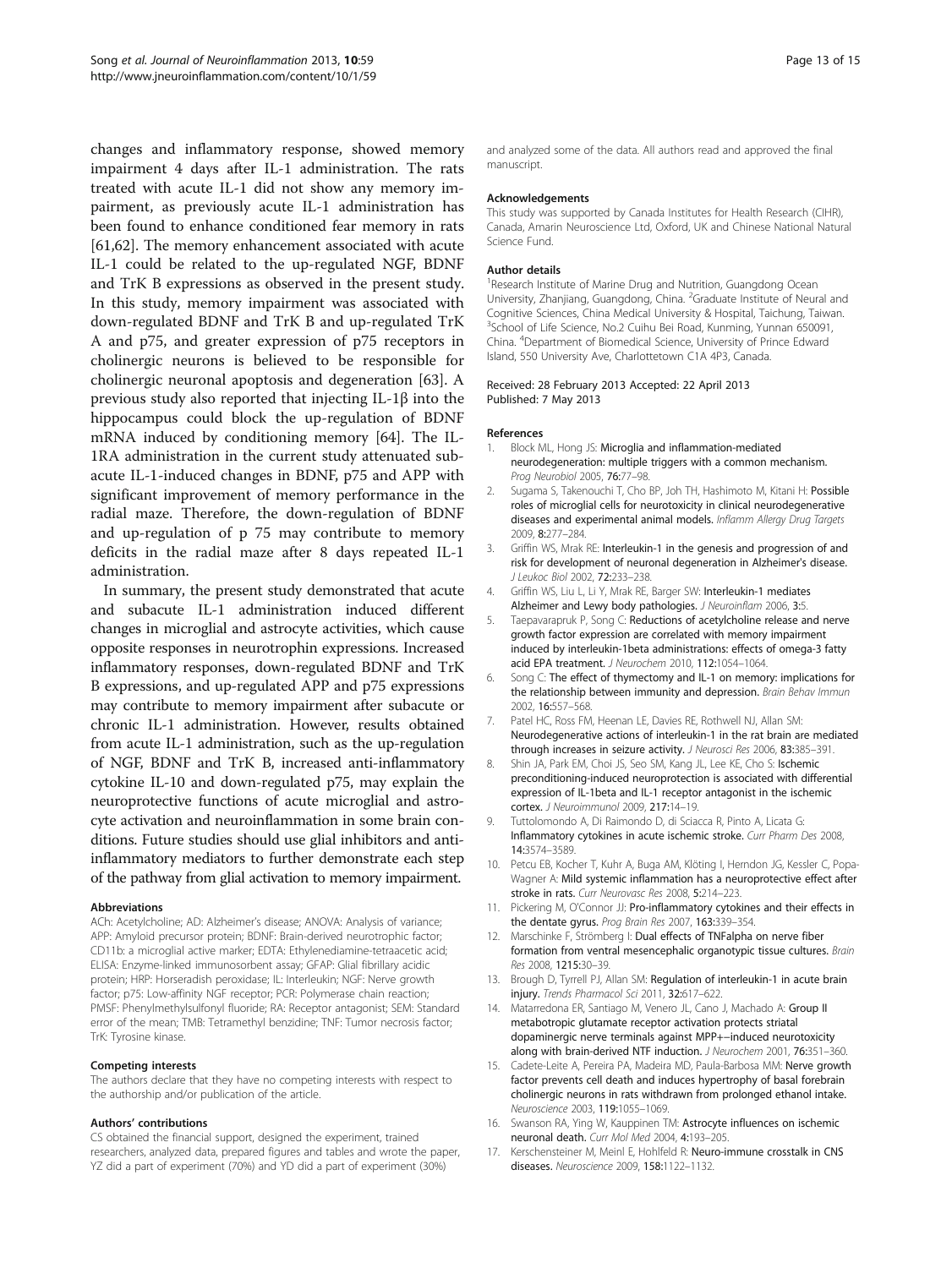- <span id="page-13-0"></span>18. Dawbarn D, Allen SJ: Neurotrophins and neurodegeneration. Neuropathol Appl Neurobiol 2003, 29:211–230.
- 19. Bibel M, Barde YA: Neurotrophins: key regulators of cell fate and cell shape in the vertebrate nervous system. Genes Dev 2000, 14:2919–2937.
- 20. Bredesen DE, Mehlen P, Rabizadeh S: Apoptosis and dependence receptors: a molecular basis for cellular addiction. Physiol Rev 2004, 84:411–430.
- 21. Leibinger M, Müller A, Andreadaki A, Hauk TG, Kirsch M, Fischer D: Neuroprotective and axon growth-promoting effects following inflammatory stimulation on mature retinal ganglion cells in mice depend on ciliary neurotrophic factor and leukemia inhibitory factor. J Neurosci 2009, 29:14334–14341.
- 22. Wu MD, Hein AM, Moravan MJ, Shaftel SS, Olschowka JA, O'Banion MK, Winter CD, Iannotti F, Pringle AK, Trikkas C, Clough GF, Church MK: A microdialysis method for the recovery of IL-1beta, IL-6 and nerve growth factor from human brain in vivo. J Neurosci Methods 2002, 119:45-50.
- 23. Mattson MP, Barger SW, Furukawa K, Bruce AJ, Wyss-Coray T, Mark RJ, Mucke L: Cellular signaling roles of TGF beta, TNF alpha and beta APP in brain injury responses and Alzheimer's disease. Brain Res Brain Res Rev 1997, 23:47–61.
- 24. Ikeda O, Murakami M, Ino H, Yamazaki M, Nemoto T, Koda M, Nakayama C, Moriya H: Acute up-regulation of brain-derived neurotrophic factor expression resulting from experimentally induced injury in the rat spinal cord. Acta Neuropathol 2001, 102:239–245.
- 25. Hayashida K, Clayton BA, Johnson JE, Eisenach JC: Brain derived nerve growth factor induces spinal noradrenergic fiber sprouting and enhances clonidine analgesia following nerve injury in rats. Pain 2008, 136:348-355
- 26. Hock C, Heese K, Hulette C, Rosenberg C, Otten U: Region-specific neurotrophin imbalances in Alzheimer disease: decreased levels of brain-derived neurotrophic factor and increased levels of nerve growth factor in hippocampus and cortical areas. Arch Neurol 2000, 57:846–851.
- 27. Rojo LE, Fernández JA, Maccioni AA, Jimenez JM, Maccioni RB: Neuroinflammation: implications for the pathogenesis and molecular diagnosis of Alzheimer's disease. Arch Med Res 2008, 39:1–16.
- 28. Song C, Phillips AG, Leonard BE, Horrobin DF: Ethyl-eicosapentaenoic acid ingestion prevents corticosterone-mediated memory impairment induced by central administration of interleukin-1beta in rats. Mol Psychiatry 2004, 9:630–638.
- 29. Song C, Horrobin DF: Omega-3 fatty acid ethyl-eicosapentaenoic acid but not soybean oil attenuates memory impairment induced by central IL-1beta-administration. J Lipid Res 2004, 45:1112–1121.
- 30. Song C, Leonard BE: The comparison of changes in behavior, neurochemistry, endocrine, and immune functions after different routes, doses and durations of administrations of IL-1beta in rats. Pharmacopsychiatry 2006, 39:88–99.
- 31. Luchtman DW, Shao D, Song C: Behavior, neurotransmitters and inflammation in three regimens of the MPTP mouse model of Parkinson's disease. Physiol Behav 2009, 98:130–138.
- 32. Datta SC, Opp MR: Lipopolysaccharide-induced increases in cytokines in discrete mouse brain regions are detectable using Luminex xMAP((R)) technology. J Neurosci Methods 2008, 75:119–124.
- 33. Proescholdt MG, Chakravarty S, Foster JA, Foti SB, Briley EM, Herkenham M: Intracerebroventricular but not intravenous interleukin-1beta induces widespread vascular-mediated leukocyte infiltration and immune signal mRNA expression followed by brain-wide glial activation. Neuroscience 2002, 112:731–749.
- 34. Ghosh S, Wu MD, Shaftel SS, Kyrkanides S, Laferla FM, Olschowka JA, O'Banion MK: Sustained interleukin-1β overexpression exacerbates tau pathology despite reduced amyloid burden in an Alzheimer's mouse model. J Neurosci 2013, 33:5053–5064.
- 35. Siegel GJ, Chauhan NB: Neurotrophic factors in Alzheimer's and Parkinson's disease brain. Brain Res Brain Res Rev 2000, 33:199–227.
- 36. Villoslada P, Genain CP: Role of nerve growth factor and other trophic factors in brain inflammation. Prog Brain Res 2004, 146:403–414.
- 37. Heneka MT, Sastre M, Dumitrescu-Ozimek L, Hanke A, Dewachter I, Kuiperi C, O'Banion K, Klockgether T, Van Leuven F, Landreth GE: Acute treatment with the PPARgamma agonist pioglitazone and ibuprofen reduces glial inflammation and Abeta1-42 levels in APPV717I transgenic mice. Brain 2005, 128:1442–1453.
- 38. Browne KD, Iwata A, Putt ME, Smith DH: Chronic ibuprofen administration worsens cognitive outcome following traumatic brain injury in rats. Exp Neurol 2006, 201:301–307.
- 39. Sofroniew MV: Reactive astrocytes in neural repair and protection. Neuroscientist 2005, 11:400–407.
- 40. Smits HA, van Beelen AJ, de Vos NM, Rijsmus A, van der Bruggen T, Verhoef J, van Muiswinkel FL, Nottet HS: Activation of human macrophages by amyloid-beta is attenuated by astrocytes. J Immunol 2001, 166:6869-6876.
- 41. Saragovi HU, Hamel E, Di Polo A: A neurotrophic rationale for the therapy of neurodegenerative disorders. Curr Alzheimer Res 2009, 6:419–423.
- 42. Carlson NG, Wieggel WA, Chen J, Bacchi A, Rogers SW, Gahring LC: Inflammatory cytokines IL-1 alpha, IL-1 beta, IL-6, and TNF-alpha impart neuroprotection to an excitotoxin through distinct pathways. J Immunol 1999, 163:3963–3968.
- 43. Arancio O, Chao MV: Neurotrophins, synaptic plasticity and dementia. Curr Opin Neurobiol 2007, 17:325–330.
- 44. Bossers K, Meerhoff G, Balesar R, van Dongen JW, Kruse CG, Swaab DF, Verhaagen J: Analysis of gene expression in Parkinson's disease: possible involvement of neurotrophic support and axon guidance in dopaminergic cell death. Brain Pathol 2009, 19:91–107.
- 45. Schulte-Herbrüggen O, Jockers-Scherübl MC, Hellweg R: Neurotrophins: from pathophysiology to treatment in Alzheimer's disease. Curr Alzheimer Res 2008, 5:38–44.
- 46. Evans JR, Barker RA: Neurotrophic factors as a therapeutic target for Parkinson's disease. Expert Opin Ther Targets 2008, 12:437-447.
- 47. Wu MD, Hein AM, Moravan MJ, Shaftel SS, Olschowka JA, O'Banion MK: Adult murine hippocampal neurogenesis is inhibited by sustained IL-1β and not rescued by voluntary running. Brain Behav Immun 2012, 26:292–300.
- 48. Peng S, Wuu J, Mufson EJ, Fahnestock M: Precursor form of brain-derived NTF and mature brain-derived NTF are decreased in the pre-clinical stages of Alzheimer's disease. J Neurochem 2005, 93:1412–1421.
- 49. Peng S, Garzon DJ, Marchese M, Klein W, Ginsberg SD, Francis BM, Mount HT, Mufson EJ, Salehi A, Fahnestock M: Decreased brain-derived neurotrophic factor depends on amyloid aggregation state in transgenic mouse models of Alzheimer's disease. J Neurosci 2009, 29:9321–9329.
- 50. Li G, Peskind ER, Millard SP, Chi P, Sokal I, Yu CE, Bekris LM, Raskind MA, Galasko DR, Montine TJ: Cerebrospinal fluid concentration of brainderived neurotrophic factor and cognitive function in non-demented subjects. PLoS One 2009, 4:5424.
- 51. Gobbo OL, O'Mara SM: Exercise, but not environmental enrichment, improves learning after kainic acid-induced hippocampal neurodegeneration in association with an increase in brain-derived NTF. Behav Brain Res 2005, 159:21–26.
- 52. Volosin M, Song W, Almeida RD, Kaplan DR, Hempstead BL, Friedman WJ: Interaction of survival and death signaling in basal forebrain neurons: roles of neurotrophins and proneurotrophins. J Neurosci 2006, 26:7756–7766.
- 53. Ginsberg SD, Che S, Wuu J, Counts SE, Mufson EJ: Down regulation of trk but not p75NTR gene expression in single cholinergic basal forebrain neurons mark the progression of Alzheimer's disease. J Neurochem 2006, 97:475–487.
- 54. D'Onofrio M, Arisi I, Brandi R, Di Mambro A, Felsani A, Capsoni S, Cattaneo A: Early inflammation and immune response mRNAs in the brain of AD11 anti-NGF mice. Neurobiol Aging 2011, 32:1007–1022.
- 55. Rohe M, Synowitz M, Glass R, Paul SM, Nykjaer A, Willnow TE: Brain-derived neurotrophic factor reduces amyloidogenic processing through control of SORLA gene expression. J Neurosci 2009, 29:15472–15478.
- 56. Coulson EJ: Does p75 neurotrophin receptor mediate Aβ-induced toxicity in Alzheimer's disease? J Neurochem 2006, 98:654–660.
- 57. Chakravarthy B, Gaudet C, Ménard M, Atkinson T, Brown L, Laferla FM, Armato U, Whitfield J: Amyloid-beta peptides stimulate the expression of the p75<sup>NTR</sup> neurotrophin receptor in SHSY5Y human neuroblastoma cells and AD transgenic mice. J Alzheimer's Dis 2010, 19:915–925.
- 58. Hein AM, Stasko MR, Matousek SB, Scott-McKean JJ, Maier SF, Olschowka JA, Costa AC, O'Banion MK: Sustained hippocampal IL-1beta overexpression impairs contextual and spatial memory in transgenic mice. Brain Behav Immun 2010, 24:243–253.
- Knipper M, da Penha BM, Blöchl A, Breer H, Thoenen H, Lindholm D: Positive feedback between acetylcholine and the neurotrophins nerve growth factor and brain-derived neurotrophic factor in the rat hippocampus. Eur J Neurosci 1994, 6:668-671.
- 60. Auld DS, Mennicken F, Day JC, Quirion R: Neurotrophins differentially enhance acetylcholine release, acetylcholine content and choline